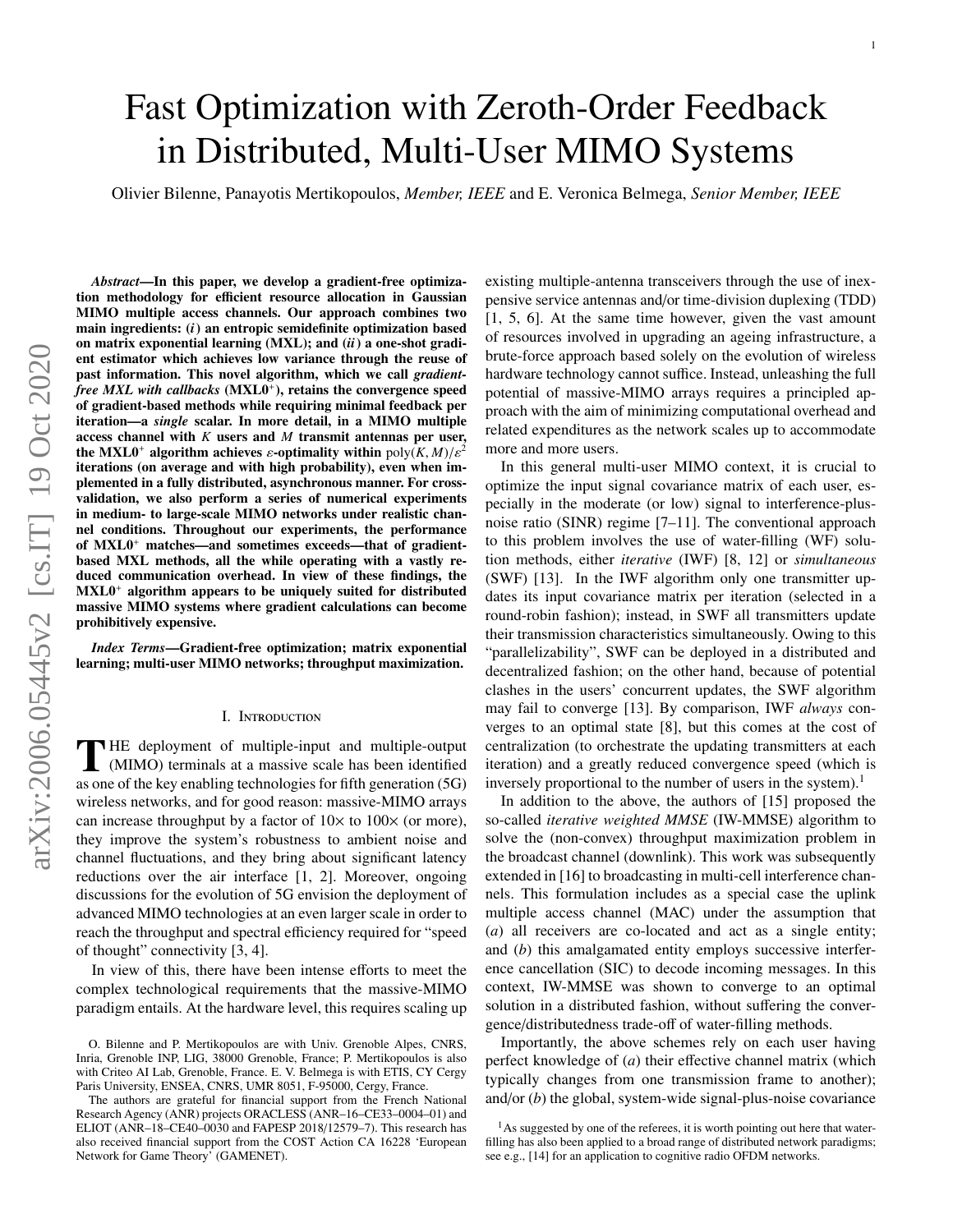<span id="page-1-0"></span>

| <b>ALGORITHM</b> | <b>SOURCE</b> | FEEDBACK           | CONVERGENCE | <b>CONV. SPEED</b>                   | DISTRIBUTED    | OVERHEAD                                   |
|------------------|---------------|--------------------|-------------|--------------------------------------|----------------|--------------------------------------------|
| <b>IWF</b>       | [8]           | <b>FULL MATRIX</b> |             | $\mathcal{O}(K \log(1/\varepsilon))$ | N <sub>O</sub> | $\mathcal{O}(\min\{M^2, N^2\})$            |
| <b>SWF</b>       | 131           | <b>FULL MATRIX</b> | NO.         |                                      |                | $\mathcal{O}(\min\{K\overline{M^2},N^2\})$ |
| <b>IW-MMSE</b>   | [15, 16]      | <b>FULL MATRIX</b> |             |                                      |                | $\mathcal{O}(\min\{KM^2,N^2\})$            |
| MXL              | [17]          | FULL MATRIX (IMP.) |             | $\mathcal{O}(1/\varepsilon^2)$       |                | $\mathcal{O}(\min\{K\overline{M}^2,N^2\})$ |
| MXL0             | THIS PAPER    | <b>SCALAR</b>      |             | $\mathcal{O}(1/\varepsilon^4)$       |                | $\mathcal{O}(1)$                           |
| $MXL0+$          | THIS PAPER    | <b>SCALAR</b>      |             | $\mathcal{O}(1/\varepsilon^2)$       |                | $\mathcal{O}(1)$                           |
|                  |               |                    |             |                                      |                |                                            |

TABLE I: Overview of related work. For the purposes of this table "full matrix feedback" refers to the case where the network's users have perfect knowledge of *a*) their effective channel matrices; and/or *b*) the aggregate signal-plus-noise covariance matrix at the receiver at each transmission frame. The characterization "imp." (for "imperfect") signifies that noisy measurements suffice; on the contrary, "scalar" means that users only observe their *realized* utility (in our case, their achieved throughput). The "convergence" and "conv. speed" columns indicate the best theoretical guarantees for each algorithm:  $f(\varepsilon)$  denotes the maximum number of iterations required to reach an  $\varepsilon$ -optimal state while "—" means that no guarantees are known. Finally, the "overhead" column indicates the computation/communication overhead of each iteration; here and throughout, *K* is the number of users, *M* is the maximum number of transmit antennas per user, and *N* is the number of antennas at the receiver.

matrix at the receiver. These elements are highly susceptible to observation noise, asynchronicities, and other impediments that arise in the presence of uncertainty; as a result, algorithms requiring feedback of this type cannot be reliably implemented in real-world MIMO systems.

To relax this "perfect matrix feedback" requirement, [\[17\]](#page-14-14) introduced a stochastic, first-order semidefinite optimization method based on *matrix exponential learning* (MXL). The MXL algorithm proceeds incrementally by combining stochastic gradient steps with a matrix exponential mapping that ensures feasibility of the users' signal covariance variables. In doing so, MXL guarantees fast convergence in cases where WF methods demonstrably fail: specifically, MXL achieves an  $\varepsilon$ optimal state within  $\mathcal{O}(1/\varepsilon^2)$  iterations, even in the presence of noise and uncertainty in which case water-filling methods are noise and uncertainty, in which case water-filling methods are known to produce suboptimal results [\[12,](#page-14-9) [13,](#page-14-10) [18\]](#page-14-15).

On the negative side, MXL still requires (*a*) inverting a large matrix at the receiver; and (*b*) transmitting the resulting (dense) matrix to all connected users. In a MIMO array with  $N = 128$ receive antennas, this means 65 kB of data per transmission frame, thus exceeding typical frame size limitations by a factor of  $50 \times$  to  $500 \times$  (depending on the specific standard) [\[19\]](#page-15-0). Coupled with the significant energy expenditures involved in matrix computations and the fact that entry-level antenna arrays may be ill-equipped for this purpose, the overhead of MXL quickly becomes prohibitive as MIMO systems "go large".

*Contributions and related work:* Our main objective in this paper is to lift the requirement that users have access to full matrix feedback at each transmission frame (e.g., perfect knowledge of their effective channel matrices or the systemwide signal-plus-noise covariance matrix). Our main tool to lift these feedback requirements is the introduction of a "zerothorder" optimization framework in which gradients are estimated from observed throughput values using a technique known as *simultaneous perturbation stochastic approximation* (SPSA) [\[20,](#page-15-1) [21\]](#page-15-2). By integrating this SPSA technique in the chassis of the MXL method, we obtain a novel algorithm, which we call *gradient-free matrix exponential learning* (MXL0), and which we show converges to  $\varepsilon$ -optimality within  $\mathcal{O}(1/\varepsilon^4)$ <br>iterations (on average and with high probability) iterations (on average and with high probability).

On the positive side, this analysis shows that MXL0 is an asymptotically optimal algorithm (similarly to MXL, IWF and IW-MMSE) but *without* the full matrix feedback requirements of these methods. On the negative side, despite the vastly reduced feedback and overhead requirements of MXL0, the drop in convergence speed relative to the original MXL scheme is substantial and makes the algorithm ill-suited for practical systems. In fact, as we show via numerical experiments in realistic network conditions, MXL0 might take up to  $10^5$  iterations to achieve a relative optimality threshold of  $\varepsilon = 10^{-1}$  (compared<br>to between 10 and 100 iterations for MXL). This is caused by to between 10 and 100 iterations for MXL). This is caused by the very high variance of the SPSA estimator, which incurs a significant amount of state space exploration and leads to a dramatic drop in the algorithm's convergence speed.

To circumvent this obstacle, we introduce a variance reduction mechanism where information from previous transmit cycles is reused to improve the accuracy of the SPSA gradient estimator. We call the resulting algorithm *gradient-free MXL* with callbacks (MXL0<sup>+</sup>), and we show that *it combines the best of both worlds:* it retains the fast  $O(1/\varepsilon^2)$  convergence rate of the standard MXL algorithm, despite the fact that it rate of the standard MXL algorithm, despite the fact that it only requires a *single scalar* worth of feedback per iteration. In fact, in many instances, the reuse of past queries is so efficient that the gradient-free MXL0<sup>+</sup> algorithm ends up outperforming even MXL (which requires first-order gradient feedback).

With regard to feedback reduction, the work which is closest in spirit to our own is the very recent paper [\[22\]](#page-15-3), where the authors seek to minimize the informational exchange of MXL methods applied to the maximization of transmit energy efficiency (as opposed to throughput). There, instead of requiring an  $N \times N$  Hermitian matrix as feedback, each transmitter is assumed to receive a random selection of gradient components. This (batch) "coordinate descent" approach leads to a tradeoff between signalling overhead and speed of convergence, but still relies on users having access to first-order gradient information. In contrast, we do not make any such assumptions and work *solely* with throughput observations; in this way, the communication overhead is reduced to a single scalar, while retaining the possibility of asynchronous, distributed updates.

Finally, from a beamforming perspective, the algebraic power method can also be used to iteratively approximate optimal beamformer/combiner pairs without prior knowledge of the channel matrix. However, this approach requires a stationary wireless background: in the presence of multiple users, user-touser interference can render the estimation of individual channel matrices impossible. For this reason, we do not consider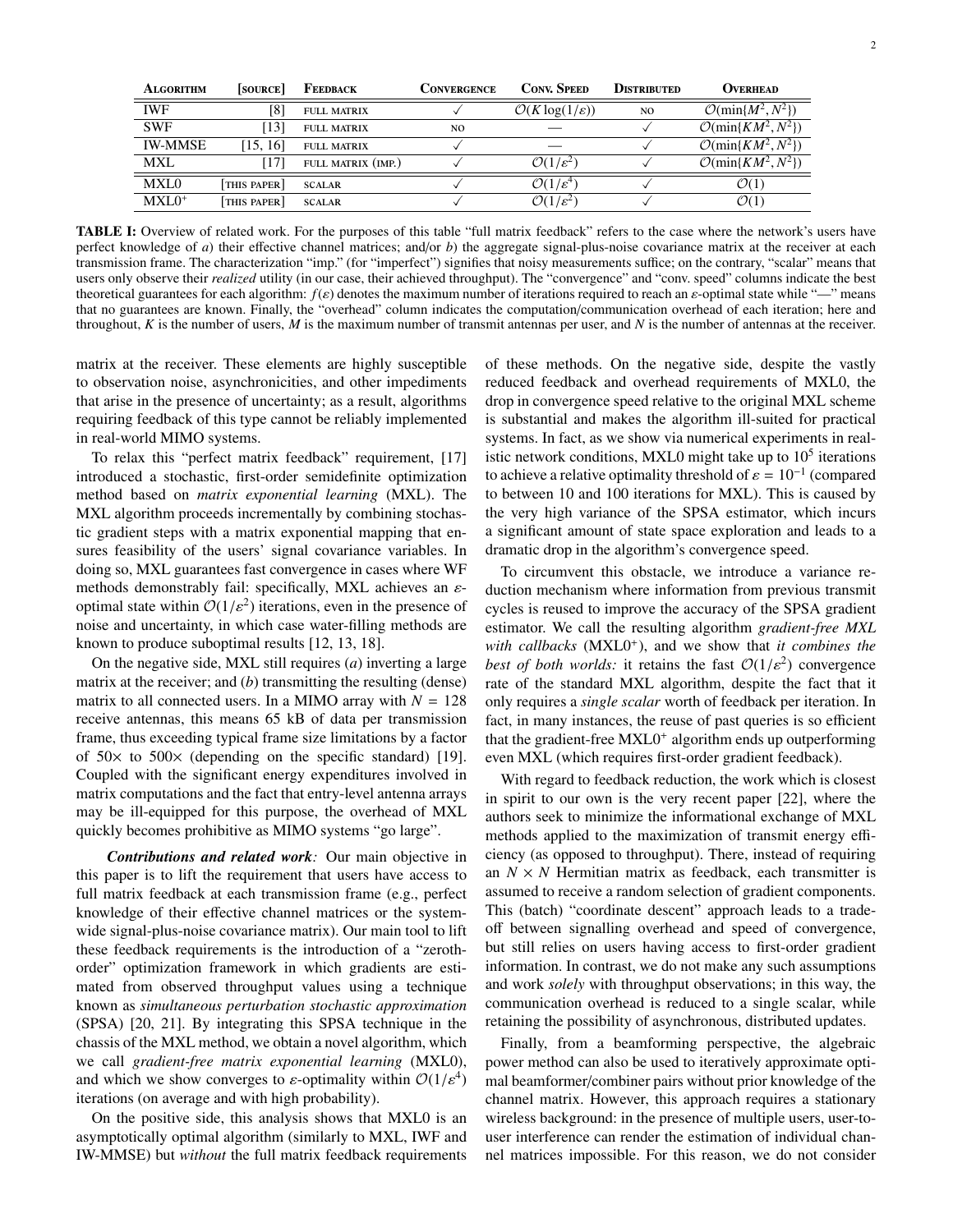such methods in the sequel; for an overview, see [\[23,](#page-15-4) [24\]](#page-15-5).

*Notation:* Throughout the sequel, we use bold symbols for matrices, saving the letters  $k, \ell$  for user assignments and  $t, s$  for time indices, so that e.g., matrix  $\mathbf{Q}_k$  relates to user  $k, \mathbf{Q}_t$  to time *t*, and  $\mathbf{Q}_{k,t}$  to user *k* at time *t*. The symbols  $o(\cdot)$ ,  $O(\cdot)$ , and  $\Theta(\cdot)$ are taken as in the common Bachmann-Landau notation.

# II. Problem Statement

<span id="page-2-3"></span>In this section, we present two archetypal multi-user MIMO system models that are at the core of our considerations: a centralized sum-rate optimization problem, and an individual rate maximization game. In both cases, the optimization process is assumed to unfold in a distributed, online manner as follows:

- 1) At each transmission frame, every user in the network selects an *action* (an input signal covariance matrix).
- 2) This choice generates each user's *utility* (their sum- or individual rate, depending on the problem's specifics).
- 3) Based on the observed utilities, the users update their actions and the process repeats.

We stress here that *we do not assume* the existence of a centralized control hub with access to all the primitives defining the problem (individual channel matrices, input signal covariance matrices, etc.) and/or the capability of implementing an *o*ffl*ine* optimization algorithm to solve it. Instead, we focus on wireless networks with light-weight deployment and implementation characteristics, such as multi-user MIMO uplink networks in typical urban environments. In the downlink, the decision process regarding all transmission aspects (including the input signal covariance matrices) is inherently centralized as it takes places at the unique transmitter, which makes the broadcast setting a more resource-hungry choice compared to the uplink; nevertheless, the duality between the MAC and the broadcast channel (BC) [\[25\]](#page-15-6) can be exploited to solve the analogous centralized problem in the downlink.

In terms of decoding, we consider two different schemes at the receiver: (*a*) *successive interference cancellation* (SIC), which is suitable for networks with centralized user admission and control protocols; and (*b*) *single user decoding* (SUD), which is suitable for more decentralized, ad hoc networks.

#### *A. Centralized sum-rate maximization*

Consider a Gaussian vector multiple access channel consisting of *K* users simultaneously transmitting to a wireless receiver equipped with *N* antennas. If the *k*-th transmitter is equipped with  $M_k$  antennas, we get the baseband signal model

$$
\mathbf{y} = \sum_{k=1}^{K} \mathbf{H}_k \mathbf{x}_k + \mathbf{z},
$$
 (1)

where: (*a*)  $\mathbf{x}_k \in \mathbb{C}^{M_k}$  denotes the signal transmitted by the *k*-th user; (b)  $\mathbf{H}_k \in \mathbb{C}^{N \times M_k}$  is the corresponding channel matrix;  $(c)$  **y** ∈  $\mathbb{C}^N$  is the aggregate signal reaching the receiver; and (*d*)  $z \in \mathbb{C}^N$  denotes the ambient noise in the channel, including thermal and environmental interference effects (and modeled for simplicity as a zero-mean, circulant Gaussian vector with identity covariance). In this general model, the transmit power

of the *k*-th user is given by  $p_k = \mathbb{E}[\mathbf{x}_k^{\dagger}]$  $\int_k^T$ **x**<sub>*k*</sub>]. Then, letting  $P_k$ denote the maximum transmit power of user *k*, we also write

$$
\mathbf{Q}_k = \mathbb{E}[\mathbf{x}_k \mathbf{x}_k^\dagger]/P_k \tag{2}
$$

for the normalized signal (or input) covariance matrix of user *k*. By definition,  $\mathbf{Q}_k$  is Hermitian and positive-semidefinite, which we denote by writing  $Q_k$  ∈ Herm  $(M_k)$  and  $Q_k$  ≥ 0 respectively.

Assuming successive interference cancellation (SIC) at the receiver, the users'achievable sum rate is given by the familiar expression

$$
R(\mathbf{Q}) = \log \det \mathbf{W},\tag{3}
$$

where

$$
\mathbf{W} \equiv \mathbf{W}(\mathbf{Q}) = \mathbf{I} + \sum_{k=1}^{K} P_k \mathbf{H}_k \mathbf{Q}_k \mathbf{H}_k^{\dagger}
$$
 (4)

is the aggregate signal-plus-noise covariance matrix at the receiver, and  $\mathbf{Q} = (\mathbf{Q}_1, \dots, \mathbf{Q}_K)$  denotes the users' aggregate signal covariance profile [\[26\]](#page-15-7). SIC decoding of this type has been exploited as a means to control the multi-user interference in the power-domain non-orthogonal multiple access (NOMA) technology [\[27\]](#page-15-8), which provides a better spectrum utilization and spectral efficiency compared with traditional orthogonal schemes.

Since  $R(Q)$  is increasing in each user's total transmit power  $p_k = P_k$ tr( $\mathbf{Q}_k$ ), the channel's throughput is maximized when the users individually saturate their power constraints, i.e., when  $tr(Q_k) = 1$  for all  $k = 1, \ldots, K$ . In this way, we obtain the *power-constrained sum-rate optimization problem*

<span id="page-2-2"></span>maximize 
$$
R(\mathbf{Q}) \equiv R(\mathbf{Q}_1, ..., \mathbf{Q}_K)
$$
  
subject to  $\mathbf{Q}_k \in \mathcal{Q}_k$  for all  $k = 1, ..., K$ , (Opt)

where each user's feasible power region  $Q_k$  is given by

$$
Q_k = \{ \mathbf{Q}_k \in \text{Herm}\left(M_k\right) : \text{tr}(\mathbf{Q}_k) = 1, \mathbf{Q}_k \geq 0 \} \,.
$$
 (5)

By definition, each  $Q_k$  is a spectrahedron of (real) dimension  $d_k = M_k^2 - 1$ , so the problem's dimensionality is  $\sum_k d_k =$  $\mathcal{O}(\sum_k M_k^2)$ . To avoid trivialities, we will assume in what follows that each transmitter possesses at least two antennas, so  $d_k > 0$ for all  $k = 1, \ldots, K$ . Also, to further streamline our discussion, we will state our results in terms of the maximum number  $M = \max_k M_k$  of antennas per transmitter—or, equivalently, in terms of the larger dimension  $d = M^2 - 1$  $d = M^2 - 1$  $d = M^2 - 1$ <sup>2</sup>

#### <span id="page-2-4"></span>*B. Distributed individual rate maximization*

Moving beyond the sum-rate maximization problem above, if messages are decoded using single user decoding at the receiver (i.e., interference by all other users is treated as additive colored noise), each user's *individual* rate will be

$$
R_k(\mathbf{Q}_k;\mathbf{Q}_{-k})=R(\mathbf{Q}_1,\ldots,\mathbf{Q}_K)-R(\mathbf{Q}_1,\ldots,0,\ldots,\mathbf{Q}_K),
$$
 (6)

where  $(Q_k; Q_{-k})$  is shorthand for the covariance profile  $(Q_1, \ldots, Q_k, \ldots, Q_K)$ . In turn, this leads to the *individual rate maximization* game

<span id="page-2-1"></span>maximize 
$$
R_k(\mathbf{Q}_k; \mathbf{Q}_{-k})
$$
  
subject to  $\mathbf{Q}_k \in \mathcal{Q}_k$  (Opt<sub>k</sub>)

<span id="page-2-0"></span><sup>2</sup>The statement of our results can be fine-tuned at the cost of introducing further notation for other aggregate statistics of the number of antennas per transmitter (such as the arithmetic or geometric mean of  $M_k$ ). The resulting expressions are fairly cumbersome, so we do not report them here.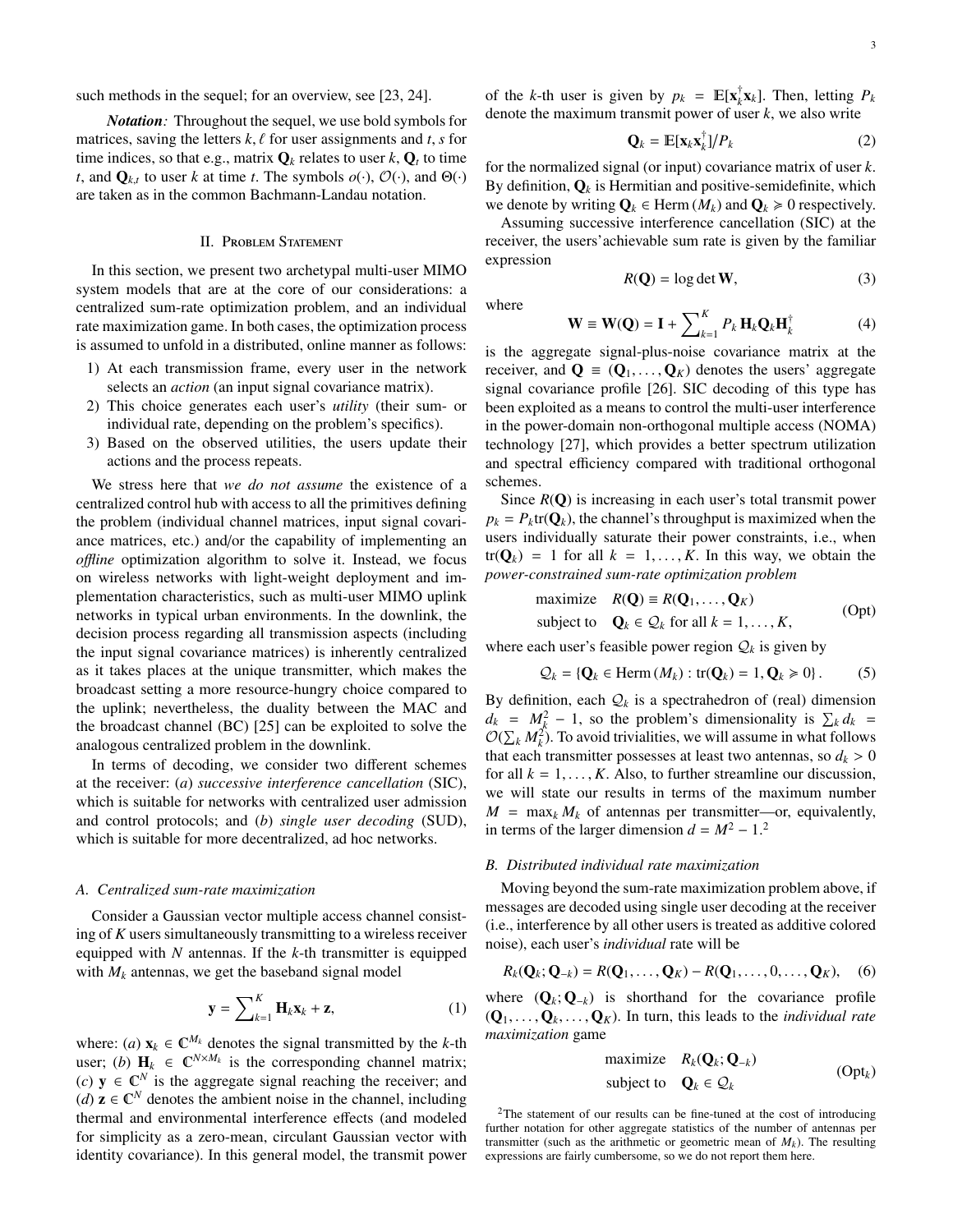to be solved unilaterally by each user  $k = 1, \ldots, K$ .

Given that  $R(Q)$  is concave in Q and  $R_k(Q_k; Q_{-k})$  is concave in  $\mathbf{Q}_k$ , it follows that the decentralized problem [\(Opt](#page-2-1)<sub>k</sub>) defines a concave potential game whose Nash equilibria coincide with the solutions of [\(Opt\)](#page-2-2) [\[17,](#page-14-14) [28,](#page-15-9) [29\]](#page-15-10). In view of this, the gradientfree optimization framework and algorithms derived in this paper and designed to solve the centralized sum-rate optimization [\(Opt\)](#page-2-2) will also solve the game  $(Opt_k)$  $(Opt_k)$ ; conversely,  $(Opt)$  is amenable to a distributed approach where it is treated as the aggregation of the unilateral sub-problems [\(Opt](#page-2-1)*k*), to be solved in parallel by the network's users. We revisit this distributed approach in [Section V.](#page-6-0)

# <span id="page-3-3"></span>*C. Water-filling and matrix exponential learning*

A basic online solution method for [\(Opt\)](#page-2-2) is the water-filling (WF) algorithm [\[7,](#page-14-6) [8,](#page-14-8) [18\]](#page-14-15) and its variants—iterative or simultaneous [\[12,](#page-14-9) [13,](#page-14-10) [30\]](#page-15-11). In WF schemes, transmitters are tacitly assumed to have full knowledge of their channel matrices  $H_k$  as well as the multi-user interference-plus-noise (MUI) covariance matrix

$$
\mathbf{W}_k = \mathbf{I} + \sum_{\ell \neq k} P_{\ell} \mathbf{H}_{\ell} \mathbf{Q}_{\ell} \mathbf{H}_{\ell}^{\dagger}.
$$
 (7)

These matrices are then used to "water-fill" the users' *e*ff*ective channel matrices*

$$
\tilde{\mathbf{H}}_k = \mathbf{W}_k^{-1/2} \mathbf{H}_k
$$
 (8)

either iteratively (i.e., in a round-robin fashion), or simultaneously (all transmitters at the same time); the corresponding implementations are called iterative water-filling (IWF) and simultaneous water-filling (SWF) respectively.

We stress here that the users' effective channel matrices may change over time, even when the *actual* channel matrix  $H_k$  is static: this is because  $\tilde{H}_k$  depends on the transmission characteristics of *all* other users in the network (via the MUI matrix  $W_k$ ), and these typically evolve over time according to each user's optimization policy.

In this context, IWF converges *always* (but slowly if the number of users is large), whereas SWF *may fail* to converge altogether [\[13,](#page-14-10) [31\]](#page-15-12). In addition, as we discussed in the introduction, water-filling is highly susceptible to observation noise, asynchronicities, and other impediments that arise in real-world systems, so the solution of [\(Opt\)](#page-2-2) in the presence of uncertainty requires a different approach (see also the numerical experiments presented in [Section VI\)](#page-7-0).

These limitations are overcome by the *matrix exponential learning* (MXL) algorithm [\[17,](#page-14-14) [32\]](#page-15-13), which will serve both as a reference and an entry point for our analysis. Heuristically, MXL proceeds by aggregating incremental gradient steps (possibly evaluated with imperfect channel state and MUI estimations), and then using a suitable matrix exponential mapping to convert these steps into a positive-semidefinite matrix that meets the transmit power constraints of [\(Opt\)](#page-2-2) and/or [\(Opt](#page-2-1)*k*).

More formally, let

<span id="page-3-2"></span>
$$
\nabla_k R(\mathbf{Q}) = P_k \mathbf{H}_k^{\dagger} \left[ \mathbf{I} + \sum_{\ell=1}^K P_\ell \, \mathbf{H}_\ell \mathbf{Q}_\ell \mathbf{H}_\ell^{\dagger} \right]^{-1} \mathbf{H}_k. \tag{9}
$$

denote the individual gradient of  $R$  (or  $R_k$ ) relative to the signal covariance matrix of the *k*-th user, and let

$$
\mathcal{Y}_k = \{ \mathbf{Y}_k \in \text{Herm}\left( M_k \right) : \text{tr}(\mathbf{Y}_k) = 0 \} \tag{10}
$$

denote the subspace tangent to  $Q$ . Then, given an initialization  $\mathbf{Y}_1 \in \mathcal{Y} \equiv \prod_k \mathcal{Y}_k$ , the MXL algorithm is defined via the basic recursion

<span id="page-3-1"></span>
$$
\mathbf{Q}_t = \mathbf{\Lambda}(\mathbf{Y}_t),
$$
  

$$
\mathbf{Y}_{t+1} = \mathbf{Y}_t + \gamma_t \mathbf{V}_t,
$$
 (MXL)

where:

- $i)$   $\mathbf{Q}_t$  denotes the users' input signal covariance profile at the *t*-th iteration of the algorithm  $(t = 1, 2, ...)$ .
- *ii*)  $V_t = (V_{1,t}, \dots, V_{K,t})$  is an estimate of the tangent component of the gradient  $\nabla R$  relative to  $\Omega^3$ nent of the gradient ∇*R* relative to Q. [3](#page-3-0)
- *iii*)  $\gamma_t > 0$  is a non-increasing sequence of step-sizes whose role is examined in detail below.
- $iv)$   $Y_t$  is an auxiliary matrix that aggregates gradient steps.
- *v*)  $\Lambda(Y) = (\Lambda_1(Y_1), \ldots, \Lambda_K(Y_K))$  denotes the matrix exponential mapping given in (block) components by

$$
\Lambda_k(\mathbf{Y}_k) = \frac{\exp(\mathbf{Y}_k)}{\text{tr}(\exp(\mathbf{Y}_k))}.
$$
 (11)

The intuition behind [\(MXL\)](#page-3-1) is that the exponential mapping assigns more power to the spatial directions that are aligned to the objective's gradient (as estimated via  $V_t$ ). In fact, the MXL algorithm can be explained as a matrix-valued instance of Nesterov's dual averaging method [\[33\]](#page-15-14); the key innovation of MXL is the matrix exponentiation step which lifts the need to do a costly projection on the users' feasible region (a traceconstrained spectrahedron). The output of each iteration of the algorithm is a positive-semidefinite matrix with unit trace, so the problem's constraints are automatically satisfied. We defer the details of this derivation to [Appendix A.](#page-10-0)

As was shown in [\[17\]](#page-14-14), the MXL algorithm achieves an  $\varepsilon$ optimal signal covariance profile within  $\mathcal{O}(1/\varepsilon^2)$  iterations.<br>However to do so the algorithm still requires access to noisy However, to do so, the algorithm still requires access to noisy observations of the gradient matrices [\(9\)](#page-3-2). Typically, this involves inverting a (dense)  $N \times N$  Hermitian matrix at a central hub and subsequently transmitting the result to the network's users, so the algorithm's computation and communication overhead is considerable (see Table [I\)](#page-1-0). On that account, our main focus in the sequel will be to lift the assumption that the network's users have access to the gradient matrices [\(9\)](#page-3-2), all the while maintaining the  $O(1/\varepsilon^2)$  convergence speed of [\(MXL\)](#page-3-1).

# *D. Technical preliminaries and notation*

For the analysis to come, it will be convenient to introduce the following constants. First, we will write  $Q = \prod_k Q_k$  for the feasible region of [\(Opt\)](#page-2-2), and we will denote by *L* the Lipschitz constant of  $R$  over  $Q$  relative to the nuclear norm; specifically, this means that:

<span id="page-3-5"></span>
$$
|R(\mathbf{Q}) - R(\mathbf{Q}')| \le L \|\mathbf{Q} - \mathbf{Q}'\| \quad \text{for all } \mathbf{Q}, \mathbf{Q}' \in \mathcal{Q}. \tag{12}
$$

Moreover, we will also write  $\lambda_{k\ell}$  for the user-specific Lipschitz constants of  $\nabla_k R$ , understood in the following sense:

<span id="page-3-4"></span>
$$
\|\nabla_k R(\mathbf{Q}_\ell; \mathbf{Q}_{-\ell}) - \nabla_k R(\mathbf{Q}'_\ell; \mathbf{Q}_{-\ell})\|_{*} \leq \lambda_k \ell \|\mathbf{Q}_\ell - \mathbf{Q}'_\ell\|_2, \qquad (13)
$$

<span id="page-3-0"></span><sup>3</sup>More precisely, [\(MXL\)](#page-3-1) only requires estimates of  $\nabla R$  :  $Q \mapsto Y$ , which here denotes the tangent component of the gradient  $\nabla R$  relative to  $Q$ , given by  $\nabla R = (\nabla_1 R, \dots, \nabla_K R)$  where  $\nabla_k R = \nabla_k R - \text{tr}(\nabla_k R)$  **I**. All technical details in regards to (MXI) are deferred to the annendix regards to [\(MXL\)](#page-3-1) are deferred to the appendix.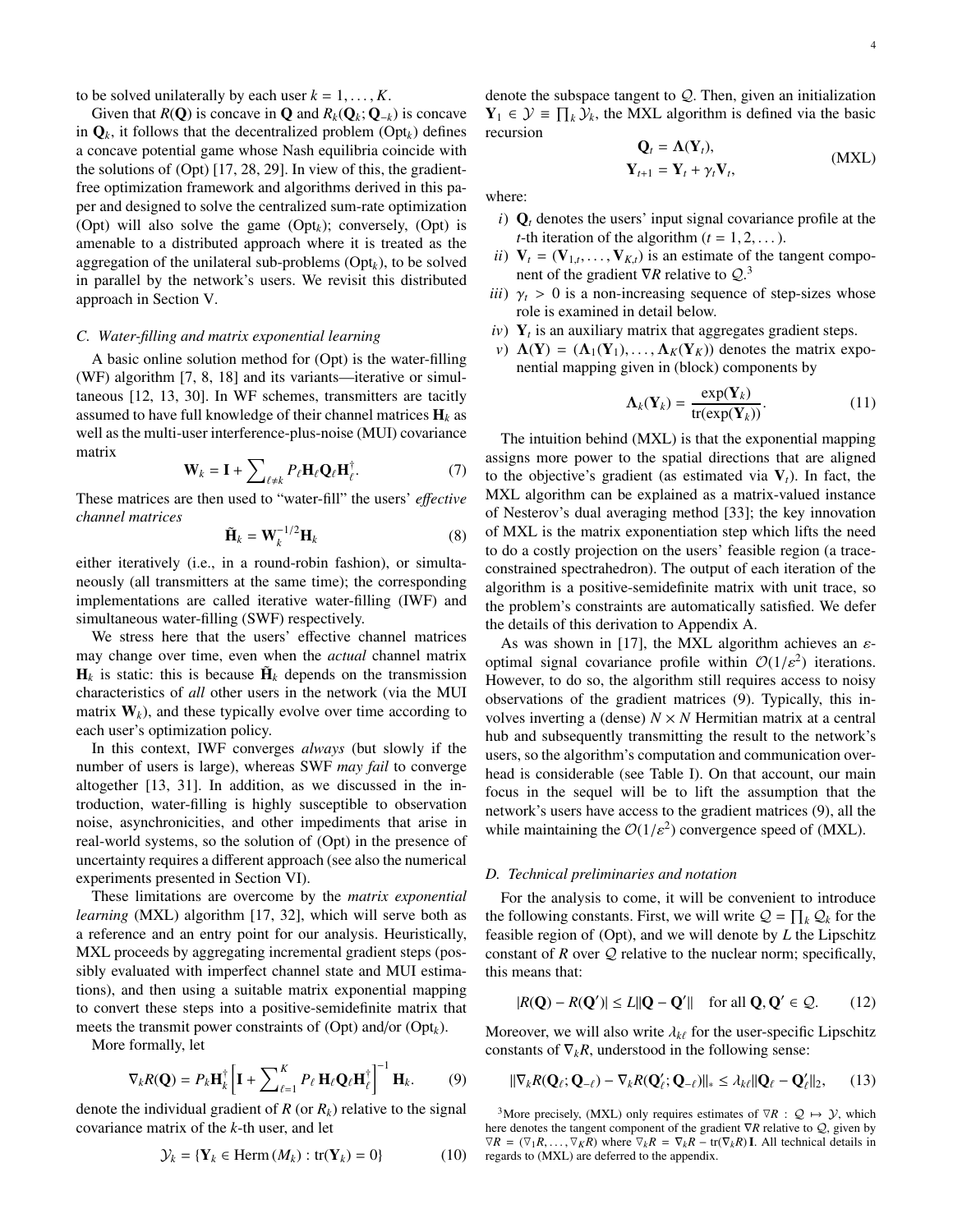for all  $Q_{\ell}, Q'_{\ell} \in Q_{\ell}, Q_{-\ell} \in Q_{-\ell} \equiv \prod_{j \neq \ell} Q_j$ , and all  $k, \ell =$ <br>1 K We also let  $\lambda_i = (1/K) \sum_{k} K$  denote the "averaged" 1,..., *K*. We also let  $\lambda_k = (1/K) \sum_{\ell=1}^K \lambda_k \ell$  denote the "averaged"<br>I inschitz constant of user k and we write  $\lambda = (1/K) \sum_{k=1}^K \lambda_k$  for Lipschitz constant of user *k*, and we write  $\lambda = (1/K) \sum_{k=1}^K \lambda_k$  for the overall "mean" I inschitz constant. For a detailed discussion the overall "mean" Lipschitz constant. For a detailed discussion of the nuclear norm  $\|\cdot\|$  and its dual  $\|\cdot\|_*$ , we refer the reader to [Appendix A.](#page-10-0)

# III. MXL without Gradient Information

<span id="page-4-7"></span>As we noted above, the existing implementations of MXL invariably rely on the availability of gradient feedback—full [\[32\]](#page-15-13), noisy [\[17\]](#page-14-14), or partial [\[22\]](#page-15-3). Our aim in this section is to show that this requirement can be obviated by means of a (possibly biased) gradient estimator, which only requires observations of a *single* scalar—the users' achieved throughput. Our approach builds on the method of *simultaneous perturbation stochastic approximation* (SPSA), a gradient estimation procedure which has been studied extensively in the context of large-scale, derivative-free optimization [\[20,](#page-15-1) [21\]](#page-15-2), and which we discuss in detail below.

#### *A. Gradient estimation: intuition and formal construction*

We start by providing some intution behind the SPSA method. For this, consider the scalar case and a simple differentiable function  $f : \mathbb{R} \mapsto \mathbb{R}$ . Then, by definition, the derivative of *f* at any point *x* satisfies

$$
f'(x) = \frac{f(x+\delta) - f(x-\delta)}{2\delta} + o(\delta).
$$
 (14)

Therefore, if  $\delta > 0$  is small enough, an estimate for  $f'(x)$  can be obtained from two queries of the value of f at the neighboring obtained from two queries of the value of *f* at the neighboring points  $x - \delta$  and  $x + \delta$  as follows:

<span id="page-4-0"></span>
$$
\hat{v}(x) = \frac{f(x+\delta) - f(x-\delta)}{2\delta}.
$$
\n(15)

Thus, if *f'* is *λ*-Lipschitz continuous on the search domain, it<br>is easy to see that the error of the estimator  $\hat{p}(x)$  is uniformly is easy to see that the error of the estimator  $\hat{v}(x)$  is uniformly bounded as  $|\hat{v}(x) - f'(x)| \le \lambda \delta/2$ , i.e., the estimator [\(15\)](#page-4-0) is accurate up to  $\mathcal{O}(\delta)$ accurate up to  $\mathcal{O}(\delta)$ .

Taking this idea further, it is possible to estimate  $f'(x)$  using only a *single* function query at either of the test points  $x - \delta$ , or  $x + \delta$ , chosen uniformly at random. To carry this out, let *z* be a random variable taking the value −1 or +1 with equal probability 1/2, and define the *one-shot* SPSA estimator

<span id="page-4-2"></span>
$$
v(x) = \frac{f(x + \delta z)}{\delta} z.
$$
 (16)

Then, a straightforward calculation gives  $\mathbb{E}[v(x)] = \hat{v}(x)$ , i.e., v is a stochastic estimator of  $f'$  with accuracy

$$
|\mathbb{E}[v(x) - f'(x)]| = |\hat{v}(x) - f'(x)| \le \lambda \delta/2 = \mathcal{O}(\delta). \tag{17}
$$

The SPSA approach described above can be applied to our MIMO setting as follows. First, each user *k* draws, randomly and independently, a matrix  $\mathbf{Z}_k$  from the unit sphere<sup>[4](#page-4-1)</sup>

$$
\mathbf{S}^{d_k - 1} = \{ \mathbf{Z}_k \in \mathcal{Y}_k : ||\mathbf{Z}_k||_2 = 1 \}.
$$
 (18)

<span id="page-4-1"></span><sup>4</sup>Note that the dimension of  $S^{d_k-1}$  as a manifold is  $d_k - 1$ , i.e., one lower than that of the feasible region  $Q_k$ ; this is due to the unit norm constraint  $||\mathbf{Z}_k||_2 = 1$ . Then, translating [\(16\)](#page-4-2) to the distributed, Hermitian setting of [Section II](#page-2-3) yields, for all  $k = 1, \ldots, K$ , the gradient estimator

<span id="page-4-3"></span>
$$
\mathbf{V}_k(\mathbf{Q}) = \frac{d_k}{\delta} R(\mathbf{Q} + \delta \mathbf{Z}) \mathbf{Z}_k, \tag{19}
$$

where  $\mathbf{Z} = (\mathbf{Z}_1, ..., \mathbf{Z}_K)$  collects the random shifts of all users.

*Remark* 1. The factor  $d_k = M_k^2 - 1$  in [\(19\)](#page-4-3) has a geometric interpretation as the ratio between the volumes of the sphere  $S^{d_k-1}$ (where  $\mathbf{Z}_k$  is drawn from) and the containing  $d_k$ -dimensional ball  $\mathbb{B}^{d_k} = \{ \mathbb{Z}_k \in \mathcal{Y}_k : ||\mathbb{Z}_k||_2 \leq 1 \}$ . Its presence is due to Stokes' theorem, as detailed in [Lemma B.1.](#page-11-0)

A further complication that arises in our constrained setting is that the query point  $Q + \delta Z$  in [\(19\)](#page-4-3) may lie outside the feasible set  $Q$  if  $Q$  is too close to the boundary of  $Q$ . To avoid such an occurrence, we introduce below a "safety net" mechanism which systematically carries back the pivot points  $\mathbf{Q}_k$  towards the "prox-center"  $C_k = I_{M_k}/M_k$  of  $Q_k$  before applying the random shift **Z**. Specifically taking  $r_k > 0$  sufficiently small random shift  $\mathbf{Z}_k$ . Specifically, taking  $r_k > 0$  sufficiently small so that the Frobenius ball centered at  $C_k$  lies entirely in  $Q_k$ , we consider the homothetic adjustment

<span id="page-4-5"></span>
$$
\hat{\mathbf{Q}}_k = \mathbf{Q}_k + \frac{\delta}{r_k} (\mathbf{C}_k - \mathbf{Q}_k) + \delta \mathbf{Z}_k.
$$
 (20)

By an elementary geometric argument, it suffices to take

<span id="page-4-9"></span>
$$
r_k = 1/\sqrt{M_k(M_k - 1)}.
$$
 (21)

With this choice of  $r_k$ , it is easy to show that, for  $\delta < r_k$ , the adjusted query point  $\hat{\mathbf{Q}}_k$  lies in  $\mathcal{Q}_k$  for all  $k = 1, ..., K$ . On that account we redefine the SPSA estimator for (Ont) as account, we redefine the SPSA estimator for [\(Opt\)](#page-2-2) as

<span id="page-4-8"></span><span id="page-4-4"></span>
$$
\mathbf{V}_k(\mathbf{Q}) = \frac{d_k}{\delta} R(\hat{\mathbf{Q}}) \mathbf{Z}_k, \qquad \text{(SPSA)}
$$

where, in obvious notation, we set  $\hat{\mathbf{Q}} = (\hat{\mathbf{Q}}_1, \dots, \hat{\mathbf{Q}}_K)$ . The distinguishing feature of (SPSA) is that it is well-posed: *any* distinguishing feature of [\(SPSA\)](#page-4-4) is that it is well-posed: *any* query point  $\hat{Q}$  is feasible under [\(SPSA\)](#page-4-4). Thus, extending the one-dimensional analysis in the beginning of this section, [Lemma B.1](#page-11-0) claims that the accuracy of the estimator [\(SPSA\)](#page-4-4) is uniformly bounded as  $\left\| \mathbb{E}[V_k(Q) - \nabla R(Q)] \right\|_{*} = \mathcal{O}(\delta)$ . In the rest of this section we exploit this property to derive and analyze a of this section, we exploit this property to derive and analyze a first *gradient-free* variant of [\(MXL\)](#page-3-1).

#### *B. A gradient-free matrix exponential learning scheme*

To integrate the gradient estimator [\(SPSA\)](#page-4-4) in the chassis of [\(MXL\)](#page-3-1), we will use a (non-increasing) query radius sequence  $\delta_t$  satisfying the basic feasibility condition:

<span id="page-4-6"></span>
$$
\delta_t < \min_k r_k = \frac{1}{\sqrt{M(M-1)}} \quad \text{for all } t \ge 1. \tag{H0}
$$

Then, under [\(MXL\)](#page-3-1), the task of user *k* at the *t*-th stage of the algorithm will be given by the following sequence of events:

- 1) Draw a random direction  $\mathbb{Z}_{k,t} \in \mathbb{S}^{d_k-1}$ .<br>2) Transmit with the asympton as matrix  $\hat{d}$
- 2) Transmit with the covariance matrix  $\hat{\mathbf{Q}}_{k,t}$  given by [\(20\)](#page-4-5).
- 3) Get the achieved throughput  $\hat{R}_t = R(\hat{Q}_t)$ .
- 4) Construct the gradient estimate  $V_{k,t}$  given by [\(SPSA\)](#page-4-4).
- 5) Update  $Y_{k,t}$  and  $Q_{k,t}$  in accordance with [\(MXL\)](#page-3-1).

The resulting algorithm will be referred to as *gradient-free matrix exponential learning* (MXL0); for a pseudocode implementation, see [Alg. 1](#page-5-0) above.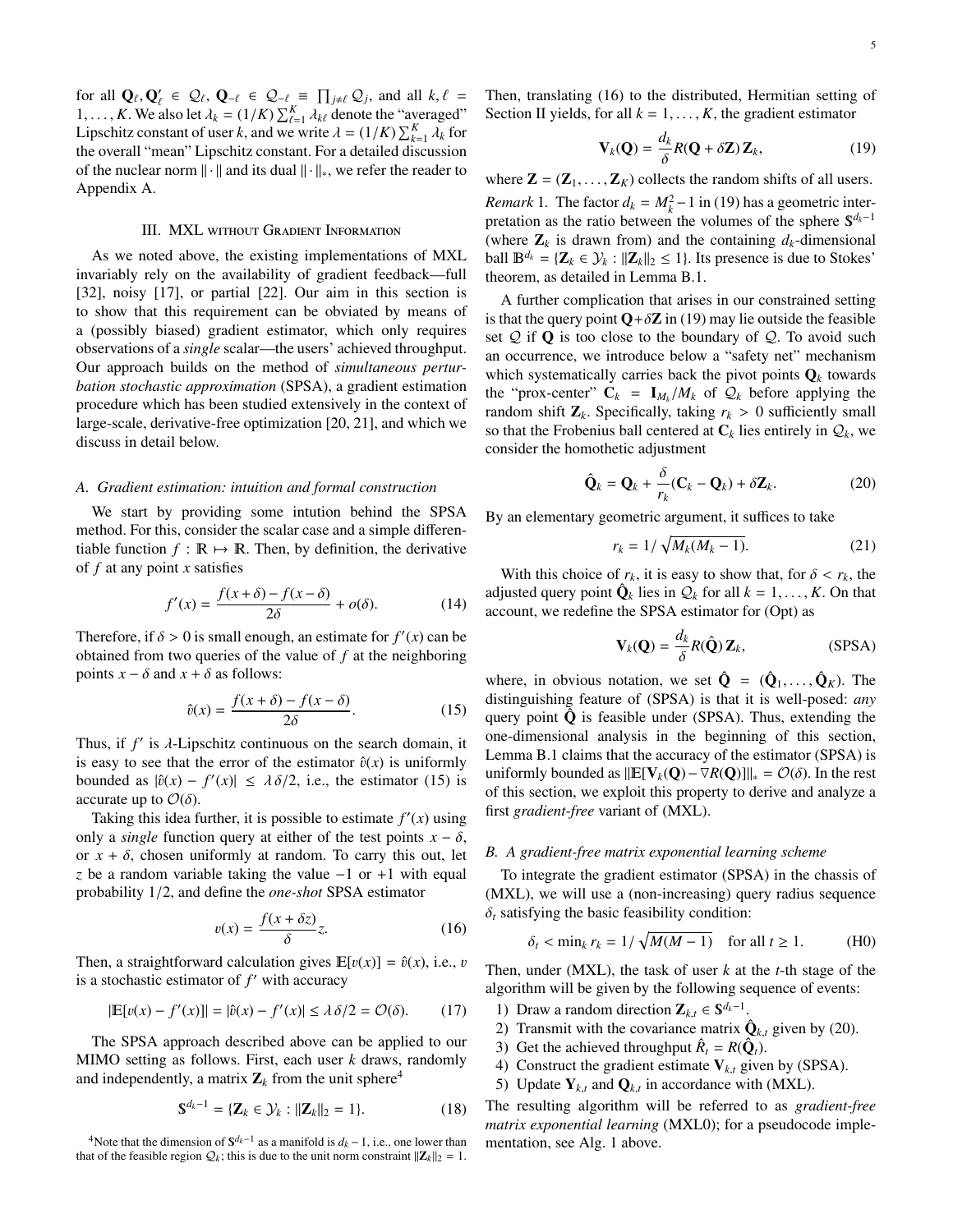<span id="page-5-0"></span>Algorithm 1: Gradient-free matrix exponential learning (MXL0)

**Parameters:** γ<sub>t</sub>,δ<sub>t</sub><br>Initialization: **Initialization:**  $t \leftarrow 1, Y \leftarrow 0$ ; *∀k*:  $\mathbf{Q}_k$  ←  $(P_k/M_k)\mathbf{I}_k$ 1: **Repeat** 2: **For**  $k \in \{1, ..., K\}$  do  $\text{MXL}\partial_k(\gamma_t, \delta_t)$  in parallel  $3: \quad t \leftarrow t + 1$ **Routine**  $MXL@<sub>k</sub>(\gamma, \delta)$ : 1: **Sample** Z*<sup>k</sup>* **uniformly over** *dk*−1 2: **Transmit with**  $\hat{\mathbf{Q}}_k \leftarrow \mathbf{Q}_k + \frac{\delta}{r_k}(\mathbf{C}_k - \mathbf{Q}_k) + \delta \mathbf{Z}_k$ 3: **Get**  $\hat{R} \leftarrow R(\hat{Q})$ 4: Set  $\mathbf{V}_k \leftarrow \frac{d_k}{\delta} \hat{R} \mathbf{Z}_k$ 5: Set  $Y_k \leftarrow \tilde{Y}_k + \gamma V_k$ <br>6: Set  $\Omega_k \leftarrow \Lambda_k(Y_k)$ 6: **Set**  $Q_k \leftarrow \Lambda_k(Y_k)$ 

Our first convergence result for MXL0 is as follows:

<span id="page-5-1"></span>Theorem 1 (Convergence of MXL0). *Suppose that MXL0* (*[Alg. 1](#page-5-0)*) *is run with non-increasing step-size and query-radius policies satisfying* [\(H0\)](#page-4-6) *and*

(a)  $\sum_t \gamma_t = \infty$ , (b)  $\sum_t \gamma_t \delta_t < \infty$ , (c)  $\sum_t \gamma_t^2 / \delta_t^2 < \infty$ . (22)

*Then, with probability* 1*, the sequence of the users' transmit covariance matrices*  $\hat{\mathbf{Q}}_t$  *converges to the solution set of* [\(Opt\)](#page-2-2).

[Theorem 1](#page-5-1) provides a strong asymptotic convergence result, but it does not give any indication of the algorithm's convergence speed. To fill this gap, our next result focuses on the algorithm's value convergence rate relative to the maximum achievable transmission rate  $R^* = \max R$  of [\(Opt\)](#page-2-2).

<span id="page-5-2"></span>Theorem 2 (Convergence rate of MXL0). *Suppose that MXL0* (*[Alg. 1](#page-5-0)*) *is run for T iterations with constant step-size and query radius parameters of the form*  $\gamma_t = \gamma/T^{3/4}$  *and*  $\delta_t = \delta/T^{1/4}, \delta < 1/\sqrt{M(M-1)}$  *Then, the glaorithm's exacdic gyerges*  $\tilde{\mathbf{O}}_x$  – 1/ $\sqrt{M(M-1)}$ . Then, the algorithm's ergodic average  $\bar{\mathbf{Q}}_T = (1/T) \sum_{i=1}^{T} \mathbf{Q}_i$  enjoys the bounds:  $(1/T)$   $\sum_{t=1}^{T}$  **Q**<sub>t</sub> enjoys the bounds:

<span id="page-5-6"></span>*(a) In expectation,*

<span id="page-5-9"></span>
$$
\mathbb{E}[R^* - R(\bar{\mathbf{Q}}_T)] \le \frac{A(\gamma, \delta)}{T^{1/4}} = \mathcal{O}\left(T^{-1/4}\right),\tag{23}
$$

*where*  $A(γ, δ) = (K/γ) \log M + 4K^2 λδ + 2^{1-2K} (R^* d)^2 Kγ/κδ^2$ 

<span id="page-5-7"></span>*(b) In probability, for any small enough tolerance*  $\varepsilon > 0$ *,* 

<span id="page-5-10"></span>
$$
\mathbb{P}\left(R^* - R(\bar{\mathbf{Q}}_T) \ge \frac{A(\gamma,\delta)}{T^{1/4}} + \varepsilon\right) \le \exp\left(-\frac{2^{2K-5}\delta^2 \varepsilon^2 T^{1/2}}{(R^*Kd)^2}\right). \tag{24}
$$

In words, [Theorem 2](#page-5-2) shows that [Alg. 1](#page-5-0) converges at a rate of  $O(T^{-1/4})$  on average, and the probability of deviating by more than  $\varepsilon$  from this rate is exponentially small in  $\varepsilon$  and  $T$ . Compared to [\(MXL\)](#page-3-1), this indicates an increase in the number of iterations required to achieve *ε*-optimality from  $\mathcal{O}(1/\varepsilon^2)$  to  $\mathcal{O}(1/\varepsilon^4)$ . As we illustrate in detail in Section VI this perfor- $\mathcal{O}(1/\varepsilon^4)$ . As we illustrate in detail in [Section VI,](#page-7-0) this perfor-<br>mance drop is quite significant and makes MXI 0 prohibitively mance drop is quite significant and makes MXL0 prohibitively slow in practice. The rest of our paper is devoted precisely to bridging this vital performance gap.

#### 6

# <span id="page-5-5"></span>IV. Accelerated MXL without Gradient Information

Going back to the heuristic discussion of MXL0 in the previous section, we see that the one-shot estimator  $v$  is bounded as  $|v| \le \sup |f|/\delta = \mathcal{O}(1/\delta)$ . This unveils a significant tradeoff between the  $\mathcal{O}(\delta)$  bias of the estimator and its  $\mathcal{O}(1/\delta)$ deviation from the true derivative: the more accurate  $v$  becomes (smaller bias), the less precise it will be (higher variance). In the context of iterative optimization algorithms, this *bias–variance dilemma* induces strict restrictions on the design of the queryradius and step-size policies, with deleterious effects on the algorithm's convergence rate (cf. [Sections III](#page-4-7) and [VI\)](#page-7-0). Motivated by this drawback of the SPSA approach, we proceed in the sequel to design a gradient estimator which requires a single function query per iteration, whilst at the same time enjoying a uniform bound on the norms of the estimates.

## *A. SPSA with callbacks*

To proceed with our construction, let *z* take the value −1 or +1 with equal probability, and consider the estimator

<span id="page-5-3"></span>
$$
v_{\rho}(x) = \frac{f(x + \delta z) - \rho}{\delta} z.
$$
 (25)

The offset value  $\rho$  is decided *a priori*, independently of the random variable *z*, so that  $\mathbb{E}[\rho z] = \rho \mathbb{E}[z] = 0$ . In turn, this implies that  $\mathbb{E}[v_{\rho}(x)] = \hat{v}(x)$ , and hence:

$$
|\mathbb{E}[v_{\rho}(x) - f'(x)]| \le \lambda \delta/2 \tag{26}
$$

i.e., the accuracy (bias) of  $v_{\rho}(x)$  is again  $\mathcal{O}(\delta)$ .

The novelty of [\(25\)](#page-5-3) is as follows: if we take  $\rho = f(x)$ , then  $|v_{\rho}(x)| = (1/\delta) |f(x + \delta z) - f(x)| \leq L$  where *L* denotes the Lipschitz constant of *f*, so the choice  $\rho = f(x)$  would be ideally suited for our purposes; however, taking  $\rho = f(x)$ would also involve an additional function query. To circumvent this, we will instead approximate  $f(x)$  with the closest available surrogate, namely the function value observed at the previous iteration of the process.

To make this precise in our MIMO context, we will consider the *enhanced* SPSA estimator

<span id="page-5-4"></span>
$$
\mathbf{V}_{k,t} = \frac{d_k}{\delta_t} [R(\hat{\mathbf{Q}}_t) - R(\hat{\mathbf{Q}}_{t-1})] \mathbf{Z}_{k,t},
$$
 (SPSA+)

where:

- 1)  $\delta_t$  is the given query radius at time *t*.<br>2) **Z**<sub>*i*</sub> is drawn randomly from the sph
- 2)  $\mathbf{Z}_{k,t}$  is drawn randomly from the sphere  $\mathbf{S}^{d_k-1}$ <br>2)  $\hat{\mathbf{Q}}$  is the transmit equationed matrix defined
- 3)  $\hat{\mathbf{Q}}_t$  is the transmit covariance matrix defined along [\(20\)](#page-4-5).

Then, integrating [\(SPSA](#page-5-4)+) in the chassis of MXL, we obtain a similarly enhanced version of MXL0, which we call *gradient*free MXL with callbacks (MXL0<sup>+</sup>). For concreteness, we present a pseudocode implementation of the resulting method in [Alg. 2.](#page-6-1)

In terms of parameter values, MXL0<sup>+</sup> supports a broad class of policies satisfying the so-called Robbins–Monro conditions:

<span id="page-5-8"></span>(a) 
$$
\Sigma_t \gamma_t = \infty
$$
, (b)  $\Sigma_t \gamma_t^2 < \infty$ . (H1)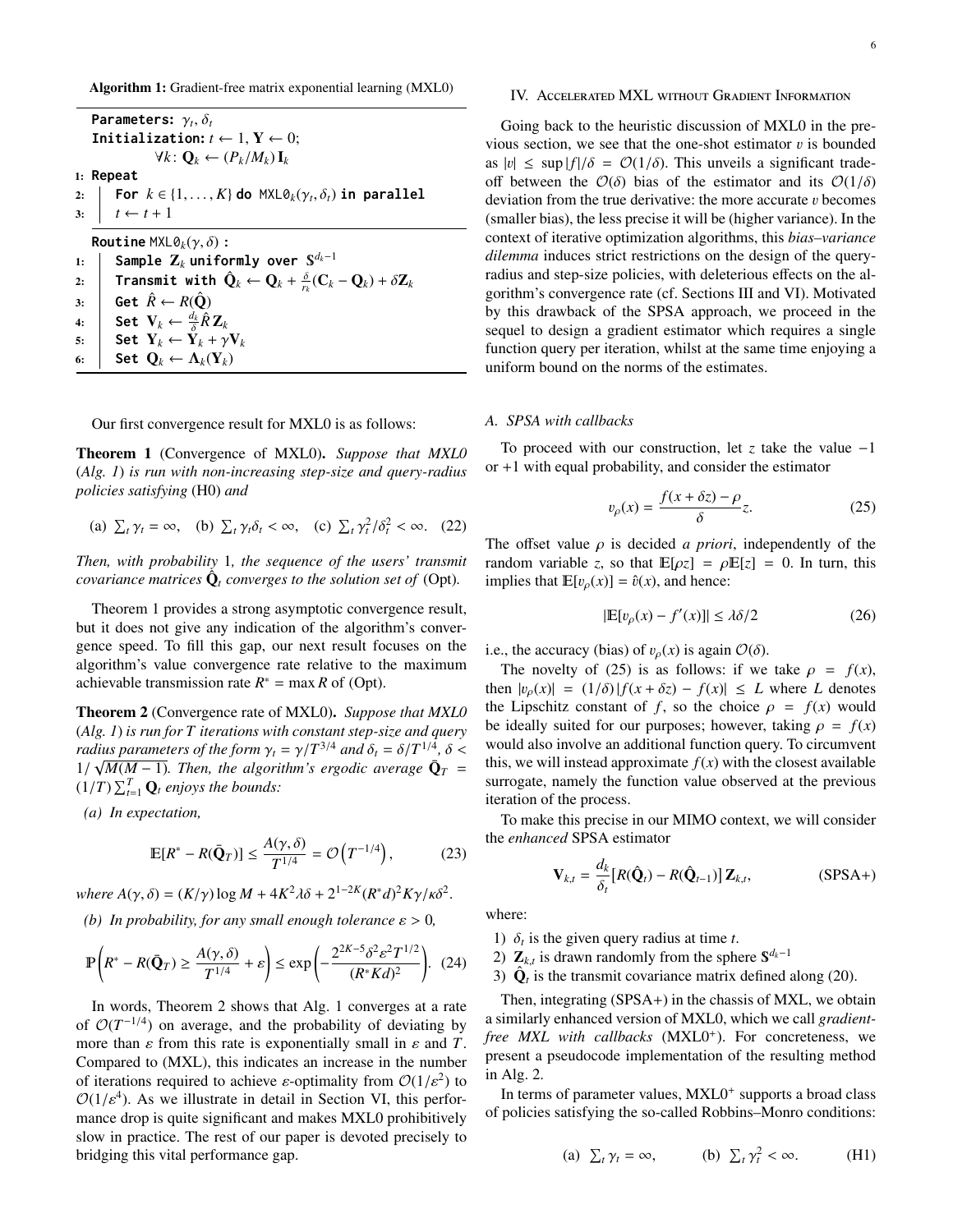<span id="page-6-1"></span>Algorithm 2: Gradient-free MXL with callbacks (MXL0<sup>+</sup>)

|    | <b>Parameters:</b> $\gamma_t$ , $\delta_t$                                                                                                         |  |  |  |  |
|----|----------------------------------------------------------------------------------------------------------------------------------------------------|--|--|--|--|
|    | Initialization: $t \leftarrow 1, Y \leftarrow 0$ ;                                                                                                 |  |  |  |  |
|    | $\forall k: \mathbf{Q}_k \leftarrow (P_k/M_k) \mathbf{I}_k, \rho_k \leftarrow R(\mathbf{Q})$                                                       |  |  |  |  |
|    | $1:$ Repeat                                                                                                                                        |  |  |  |  |
|    | 2: <b>For</b> $k \in \{1, , K\}$ do $MXL\theta_k^+(\gamma_t, \delta_t)$ in parallel<br>3: $t \leftarrow t + 1$                                     |  |  |  |  |
|    |                                                                                                                                                    |  |  |  |  |
|    | <b>Routine</b> MXL $\theta_t^*(\gamma, \delta)$ :                                                                                                  |  |  |  |  |
| 1: | Sample $\mathbf{Z}_k$ uniformly over $\mathbb{S}^{d_k-1}$                                                                                          |  |  |  |  |
| 2: | <b>Transmit with <math>\hat{\mathbf{Q}}_k \leftarrow \mathbf{Q}_k + \frac{\delta}{n}(\mathbf{C}_k - \mathbf{Q}_k) + \delta \mathbf{Z}_k</math></b> |  |  |  |  |
| 3: | Get $\hat{R} \leftarrow R(\hat{Q})$                                                                                                                |  |  |  |  |
| 4: | Set $\mathbf{V}_k \leftarrow \frac{d_k}{\delta} (\hat{R} - \rho_k) \mathbf{Z}_k$                                                                   |  |  |  |  |
| 5: | Set $\rho_k \leftarrow \hat{R}$                                                                                                                    |  |  |  |  |
| 6: | Set $Y_k \leftarrow Y_k + \gamma V_k$                                                                                                              |  |  |  |  |
| 7: | Set $\mathbf{O}_k \leftarrow \Lambda_k(\mathbf{Y}_k)$                                                                                              |  |  |  |  |

In addition, MXL0<sup>+</sup> also requires the following precautions regarding the allowable step-size and query-radius sequences:

$$
\sum_{t} \gamma_t \delta_t < \infty,\tag{H2}
$$

 $\sup_t \gamma_t / \delta_{t+1} < 2 / (dLK),$  (H3)

$$
\sup_{t} \delta_{t} / \delta_{t+1} < \infty,\tag{H4}
$$

Of the above conditions, [\(H3\)](#page-6-2)–[\(H4\)](#page-6-3) guarantee the uniform boundedness of the gradient estimator, while [\(H2\)](#page-6-4) is an additional condition needed for convergence of the algorithm.

In practice, these conditions are easy to verify when  $\gamma_t = \gamma/t^{\alpha}$ <br>  $d\delta = \delta/t^{\beta}$  for some  $\alpha, \beta > 0$ . In this case, the conditions and  $\delta_t = \delta / t^{\beta}$  for some  $\alpha, \beta > 0$ . In this case, the conditions (H0) (H4) reduce to:  $(H0)$ – $(H4)$  reduce to:

$$
\left(dLK/2\right)\gamma < \delta < 1/\sqrt{M(M-1)},\tag{Ha}
$$

$$
0 \le \beta \le \alpha \le 1 \quad \text{and} \quad \alpha + \beta > 1,\tag{Hb}
$$

With all this in hand, we are finally in a position to state our main convergence results for the MXL0<sup>+</sup> algorithm. We begin by establishing the algorithm's almost sure convergence:

<span id="page-6-5"></span>Theorem 3 (Convergence of MXL0<sup>+</sup>). Suppose that MXL0<sup>+</sup> (*[Alg. 2](#page-6-1)*) *is run with step-size and query-radius policies satisfying* [\(H0\)](#page-4-6)*–*[\(H4\)](#page-6-3)*. Then, with probability* 1*, the sequence of the users' transmit covariance matrices*  $\hat{\mathbf{Q}}_t$  *converges to the solution set of* [\(Opt\)](#page-2-2)*.*

As in the case of [Theorem 1,](#page-5-1) [Theorem 3](#page-6-5) provides a strong asymptotic convergence result, but it leaves open the crucial question of the algorithm's convergence speed. Our next result justifies the introduction of [\(SPSA](#page-5-4)+) and shows that [Alg. 2](#page-6-1) achieves the best of both worlds: one-shot throughput measurements with an  $\tilde{\mathcal{O}}(1/\sqrt{T})$  convergence rate.

<span id="page-6-10"></span>Theorem 4 (Convergence rate of MXL0<sup>+</sup>). Suppose that *MXL0*<sup>+</sup> (*[Alg. 2](#page-6-1)*) *is run for T iterations. We then have:*<br> *1) If*  $\gamma_t = \gamma / \sqrt{t}$  *and*  $\delta_t = \delta / \sqrt{t}$  *with*  $\gamma$  *and*  $\delta$  *satisfyin* 

<span id="page-6-15"></span>1) If 
$$
\gamma_t = \gamma / \sqrt{t}
$$
 and  $\delta_t = \delta / \sqrt{t}$  with  $\gamma$  and  $\delta$  satisfying (Ha):

<span id="page-6-16"></span>
$$
\mathbb{E}[R^* - R(\bar{\mathbf{Q}}_T)] = \mathcal{O}\left(\frac{\log T}{\sqrt{T}}\right). \tag{28}
$$

<span id="page-6-18"></span><span id="page-6-17"></span>*2) If*  $\gamma_t = \gamma / \sqrt{T}$  *and*  $\delta_t = \delta / \sqrt{T}$  *with*  $\gamma$  *and*  $\delta$  *satisfying* [\(Ha\)](#page-6-6)*:* 

TABLE II: Parameters of MXL0<sup>+</sup> for [Corollary 1](#page-6-7)

<span id="page-6-11"></span>a) 
$$
\gamma = \frac{\sqrt{\log M/(dLK^2)}}{\sqrt{\lambda} + \sqrt{2dLK}};
$$
  $\delta = \frac{\sqrt{(dL/\lambda)\log M}}{2};$   $T \ge \frac{LM^4 \log M}{4\lambda}$   
\nb)  $\gamma = \frac{\phi(\alpha)}{\sqrt{L}} \left[ \sqrt{2Ld}\phi(\alpha) + \sqrt{\sqrt{2/\log(1/\alpha)}\lambda} \right]^{-1} \frac{\sqrt{\log M}}{K\sqrt{d}};$   
\n $\delta = \frac{\phi(\alpha)}{2} \sqrt{L/\lambda} \sqrt{\log(1/\alpha)/2} d \log M;$   
\n $T = 4\phi^4(\alpha)L^2 \left[ 1 + \frac{1}{\phi(\alpha)d} \sqrt{2\lambda/L} \sqrt{2/\log(1/\alpha)} \right]^2 \left( \frac{\log(1/\alpha)K^4d^3 \log M}{\epsilon^2} \right);$   
\nwith  $\phi(\alpha) = \left[ 1/\sqrt{\log(1/\alpha)} + 4/\sqrt{\log(M)} \right]^{1/2}$ 

*a) In expectation,*

<span id="page-6-13"></span>
$$
\mathbb{E}[R^* - R(\bar{\mathbf{Q}}_T)] \le \frac{B(\gamma, \delta)}{\sqrt{T}} = \mathcal{O}\left(\frac{1}{\sqrt{T}}\right),\qquad(29)
$$

<span id="page-6-19"></span>*where*  $B(\gamma, \delta) = (K/\gamma) \log M + 4K^2 \lambda \delta + \frac{8K d\gamma}{[2/(dLK)-1]}$  $\frac{8Kay}{[2/(dLK)-\gamma/\delta]^2}$ . *b*) *In probability, for any small enough tolerance*  $\varepsilon > 0$ *,* 

<span id="page-6-14"></span>
$$
\mathbb{P}\left(R^* - R(\bar{\mathbf{Q}}_T) \ge \frac{B(\gamma, \delta)}{\sqrt{T}} + \varepsilon\right) \le \exp\left(-\frac{\varepsilon^2 T}{C(\gamma, \delta)}\right),
$$
  
where  $C(\gamma, \delta) = 2^9 dK^2 / [2/(dLK) - \gamma/\delta]^2$ . (30)

<span id="page-6-4"></span><span id="page-6-3"></span><span id="page-6-2"></span>Importantly, [Theorem 4](#page-6-10) shows that  $MXL0^+$  recovers the  $\mathcal{O}(1/\sqrt{T})$  convergence rate of MXL with *full* gradient infor-<br>mation even though the network's users are no longer assumed mation, even though the network's users are no longer assumed to have *any* access to a gradient oracle. In fact, the guarantees of [Theorem 4](#page-6-10) can be optimized further by finetuning the choice of  $\gamma$  and  $\delta$ ; doing just that (and referring to [Appendix D](#page-13-0) for the details), we have:

<span id="page-6-7"></span>**Corollary 1.** *Suppose that MXL0<sup>+</sup> is run with*  $\gamma_t = \gamma / \sqrt{T}$ ,<br> $\delta = \delta / \sqrt{T}$  and  $T$   $\gamma / \delta$  as in Table II Then: **Corollary 1.** Suppose that MXLO' is run  $\delta_t = \delta / \sqrt{T}$ , and T,  $\gamma$ ,  $\delta$  as in [Table II.](#page-6-11) Then:

<span id="page-6-8"></span><span id="page-6-6"></span>*a) In expectation, we have:*

$$
\mathbb{E}[R^* - R(\bar{\mathbf{Q}}_T)] \le 2L\left(1 + \frac{2^{3/4}\sqrt{\lambda/L}}{d}\right)\sqrt{\frac{K^4M^6\log M}{T}}.\quad(31)
$$

<span id="page-6-9"></span>*b*) *In probability, given a small enough tolerance*  $\varepsilon > 0$  *and a confidence level*  $1 - \alpha \in (0, 1)$ *, we have:* 

<span id="page-6-12"></span>
$$
\mathbb{P}(R^* - R(\bar{\mathbf{Q}}_{[T]}) \le \varepsilon) \ge 1 - \alpha. \tag{32}
$$

An important feature of the convergence rate guarantee [\(32\)](#page-6-12) is that it does not depend on the number of antennas *N* at the receiver. As such, [Alg. 2](#page-6-1) exhibits a *scale-free* behavior relative to *N*, which makes it particularly appealing for distributed massive-MIMO systems. In the next section, we further relax the requirement that all users update their transmit covariance matrices in a synchronous manner, and we derive a fully distributed version of the MXL0<sup>+</sup> algorithm.

# V. Distributed Implementation

<span id="page-6-0"></span>In this section, we propose a distributed variant of the MXL0<sup>+</sup> method which can account for randomized and asynchronous user decisions (independent or in alternance with other users). Specifically, we now assume that, at each stage of the process, only a random subset of users perform an update of their individual covariances matrices, while the remaining users maintain the same covariance matrix, without updating.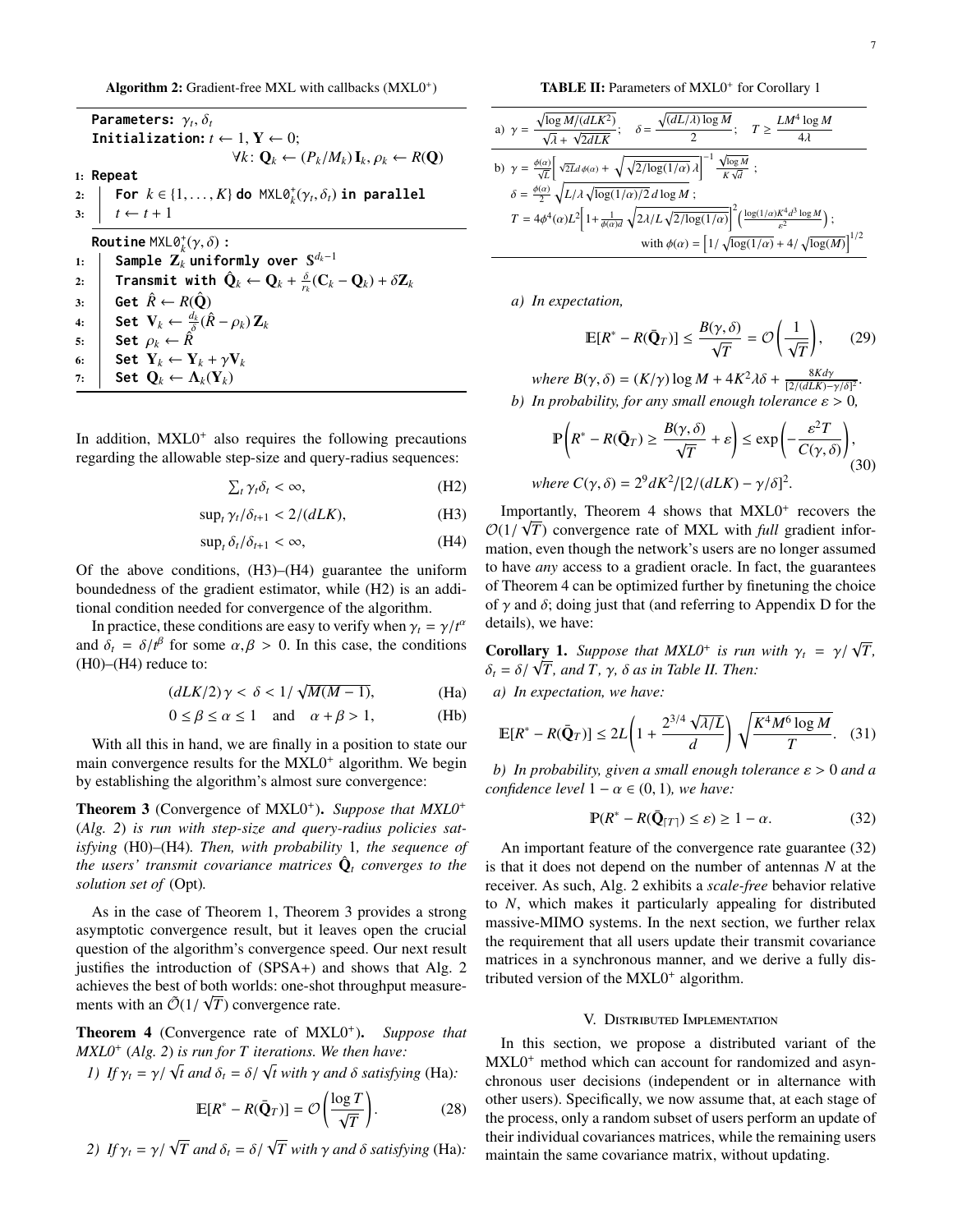<span id="page-7-1"></span>Algorithm 3: The asynchronous  $MXL0<sup>+</sup> (AMXL0<sup>+</sup>)$  method

| Parameters: $\Pi, \gamma_t, \delta_t$                                                                                 |  |  |  |  |  |
|-----------------------------------------------------------------------------------------------------------------------|--|--|--|--|--|
| Initialization: $t \leftarrow 1, Y \leftarrow 0$ ;                                                                    |  |  |  |  |  |
| $\forall k: \mathbf{Q}_k \leftarrow (P_k/M_k) \mathbf{I}_k, \rho_k \leftarrow R(\mathbf{Q})$                          |  |  |  |  |  |
| $1:$ Repeat                                                                                                           |  |  |  |  |  |
| 2:   Draw set of active users $U$ according to $\Pi$                                                                  |  |  |  |  |  |
| 3:   For $k \in \{1, \ldots, K\}$ do in parallel                                                                      |  |  |  |  |  |
| 4: $\parallel$ <b>If</b> $k \in U$ then $\textsf{MXL}\partial_k^{\dagger}(\gamma_t, \delta_t)$ else Pass <sub>k</sub> |  |  |  |  |  |
| 5:<br>$t \leftarrow t + 1$                                                                                            |  |  |  |  |  |
| <b>Routine</b> Pass <sub>k</sub> :                                                                                    |  |  |  |  |  |
| 1: Transmit with $\mathbf{Q}_k$                                                                                       |  |  |  |  |  |

2: **Get**  $\rho_k \leftarrow R(\mathbf{Q})$ 

To state this formally, suppose that a random subset of users  $U_t$  ⊆  $K$  ≡ {1,..., K} is drawn at stage *t* following an underlying probability law  $\Pi = (\Pi_U)_{U \subseteq \mathcal{K}}$  (i.e.,  $U \subseteq \mathcal{K}$  is drawn with probability  $\Pi_U$ ). From the distributed perspective of individual users, we write  $\pi_k = \sum_{U \ni k} \Pi_U$  to denote the *marginal*<br>*probability* that user k undates their covariance at any stage t *probability* that user *k* updates their covariance at any stage *t*; as such, the participation of all users is enforced by imposing the condition  $\pi_k > 0$ . We thus obtain the asynchronous MXL0<sup>+</sup> scheme: scheme:

$$
\mathbf{Q}_t = \mathbf{\Lambda}(\mathbf{Y}_t), \n\mathbf{Y}_{t+1} = \mathbf{Y}_t + \gamma_t \hat{\mathbf{V}}_t,
$$
\n(AMXL0<sup>+</sup>)

where  $\hat{\mathbf{V}}_{k,t} = \mathbf{V}_{k,t}$  if  $k \in U_t$ , and  $\hat{\mathbf{V}}_{k,t} = 0$  otherwise. For a pseudocode implementation, see also [Alg. 3](#page-7-1) above. √

As we show below,  $AMXLO^+$  recovers the  $\mathcal{O}(1)$ <br>nce rate of MXI 0<sup>+</sup> despite being distributed ac *T*) convergence rate of MXL0<sup>+</sup>, despite being distributed across users:

<span id="page-7-7"></span>Theorem 5 (Convergence rate of AMXL0<sup>+</sup> ). *Suppose that AMXL0*<sup>+</sup> (*[Alg. 3](#page-7-1)*) *is run for T iterations. We then have:*

*I*) *If*  $\gamma_t = \gamma / \sqrt{t}$  *and*  $\delta_t = \delta / \sqrt{t}$  *with*  $\gamma$  *and*  $\delta$  *satisfying* [\(Ha\)](#page-6-6):

$$
\mathbb{E}[R^* - R(\bar{\mathbf{Q}}_T)] = \mathcal{O}\left(\frac{\log T}{\sqrt{T}}\right). \tag{33}
$$

*2) If*  $\gamma_t = \gamma / \sqrt{T}$  *and*  $\delta_t = \delta / \sqrt{T}$  *with*  $\gamma$  *and*  $\delta$  *satisfying* [\(Ha\)](#page-6-6)*: a) In expectation,*

$$
\mathbb{E}[R^* - R(\bar{\mathbf{Q}}_T)] \le \frac{B_\pi(\gamma, \delta)}{\sqrt{T}} = \mathcal{O}\left(\frac{1}{\sqrt{T}}\right),\tag{34}
$$

*where*  $B_{\pi}(\gamma, \delta) = \sum_{k=1}^{K} \frac{\log M_k}{\pi_k \gamma}$ <br>*In probability for any small*  $\frac{\partial g M_k}{\partial x_k y} + 4K^2 \lambda \delta + \frac{8K d\gamma}{[2/(d L K) -]}$ <br>mall enough tolerance s *m*<br>
(2/(*dLK*)−γ/δ]<sup>2</sup><br> *rance* ε > 0 *b) In probability, for any small enough tolerance* ε > <sup>0</sup>*,*

$$
\mathbb{P}\left(R^* - R(\bar{\mathbf{Q}}_T) \ge \frac{B_\pi(\gamma, \delta)}{\sqrt{T}} + \varepsilon\right) \le \exp\left(-\frac{\varepsilon^2 T}{C_\pi(\gamma, \delta)}\right),\tag{35}
$$
  
\nwhere  $C_\pi(\gamma, \delta) = \left[1 + \frac{\nu_\pi}{2} + \frac{\nu_\pi d^{3/2} L K \gamma \delta}{2\delta - d L K \gamma}\right]^2 C(\gamma, \delta)$ , with  $\nu_\pi = K^{-1} \sum_{k=1}^K \max(1, \pi_k^{-1} - 1)$  and  $C(\gamma, \delta)$  as in Theorem 4.

Note here that the quantity  $B_\pi(\gamma, \delta)$  above only differs from its counterpart  $B(\gamma, \delta)$  of [Theorem 4](#page-6-10) in the first term, which measures the cost of asynchronicity in terms of expected convergence. A similar increase in the deviation from the mean transpires through an impeding factor in the expression for  $C_{\pi}(\gamma, \delta)$ , quantifying the impact of asynchronicity in both mean and fluctuation terms.

TABLE III: Parameters of UCD-MXL0<sup>+</sup> of Corollary [2](#page-7-2)

<span id="page-7-5"></span>a) 
$$
\gamma = \left[1 + \sqrt{\frac{2LK}{\lambda}}d\right]^{-1} \sqrt{\frac{\log M}{\lambda L K d}}; \ \delta = \frac{1}{2} \sqrt{\frac{LK d \log M}{\lambda}}; \ T \geq \frac{1}{4\lambda} [LK M^4 \log M]
$$
  
\nb)  $\gamma = \hat{\psi}(\alpha) \left[ \sqrt{\hat{\chi}(\alpha)L\lambda} + 2 \log^{3/8}(\frac{1}{\alpha}) \hat{\chi}(\alpha) \hat{\psi}(\alpha) L[K d]^{3/4} \right]^{-1} \left( \frac{\log^{1/8} (1/\alpha) \sqrt{\log M}}{[K d]^{3/4}} \right);$   
\n $\delta = \left(\frac{\hat{\psi}(\alpha)}{2} \sqrt{\frac{L}{\hat{\chi}(\alpha)\lambda}}\right) \left[ \sqrt{\log(1/\alpha)} K d\right]^{1/4} \sqrt{\log M};$   
\n $T = 16L^2 \left[ \hat{\psi}^2(\alpha) + \frac{\hat{\psi}(\alpha)}{\log^{3/8} (1/\alpha) K^{3/4} d} \right]^2 \left( \frac{\log(1/\alpha) K^6 d^3 \log M}{\epsilon^2} \right);$   
\nwith  $\hat{\psi}(\alpha) = \left[ \frac{\hat{\chi}(\alpha)}{\sqrt{K} \sqrt{\log(1/\alpha)}} + \sqrt{2/\log(M)} (1 + 1/K) \right]^{1/2},$   
\n $\hat{\chi}(\alpha) = \left[ \sqrt{2}(1 - 1/K) + \frac{1}{2K \sqrt{\log(1/\alpha)}} \right]^{1/2}$ 

In [Appendix E,](#page-14-16) we show how the parameters  $(\gamma, \delta)$  can be optimized for general Π; for concreteness, we present below the particular case where at any stage each user is active with probability  $\pi_k = 1/K$ :

<span id="page-7-2"></span>Corollary 2 (Uniform AMXL0<sup>+</sup> , *K* ≥ 2). *Suppose that AMXL0<sup>+</sup> is run with*  $\pi_1 = \cdots = \pi_K = 1/K$ ,  $\gamma_t = \gamma/\sqrt{T}$ ,<br>  $\delta = \delta/\sqrt{T}$  and  $T \gamma \delta$  as in Line 2. Then:  $\delta_t = \delta / \sqrt{T}$ , and T,  $\gamma$ ,  $\delta$  as in [Line 2.](#page-7-5) Then:

<span id="page-7-3"></span>*a) In expectation, we have:*

$$
R^* - \mathbb{E}\left[R(\bar{\mathbf{Q}}_T)\right] \le 2L\left(1 + \sqrt{\lambda/L}\right)\sqrt{\frac{K^5 M^6 \log M}{T}}.\tag{36}
$$

<span id="page-7-8"></span><span id="page-7-4"></span>*b*) *In probability, given a small enough tolerance*  $\varepsilon > 0$  *and a confidence level*  $1 - \alpha \in (0, 1)$ *, we have:* 

$$
\mathbb{P}(R^* - R(\bar{\mathbf{Q}}_{[T]}) \le \varepsilon) \ge 1 - \alpha. \tag{37}
$$

<span id="page-7-6"></span>*Remark* 2 (Coordinate descent). The case  $\Pi_{\{1\}} = \cdots = \Pi_{\{K\}} =$ <sup>1</sup>/*<sup>K</sup>* where a single user is active at each time step with probability  $\pi_k = 1/K$  covers the alternated optimization scheme known as (uniform) "coordinate descent" (UCD-MXL0+)—the coordinates in this context refer to the wireless users. In this regard, Corollary [2](#page-7-2) provides us with a quantification of the impact of alternation on the convergence speed of MXL0<sup>+</sup>. Looking for instance at Corollaries [1](#page-6-7)[\(a\)](#page-6-8) and [2](#page-7-2)[\(a\)](#page-7-3), we observe that the expected convergence of the time average, if regarded as a function of the total number *n* of user updates, is  $\mathcal{O}(\sqrt{K^5M^6 \log M/n})$  both for the synchronized algorithm<br>MXI 0<sup>+</sup> and for UCD-MXI 0<sup>+</sup>. The impact of the network size MXL0<sup>+</sup> and for UCD-MXL0<sup>+</sup>. The impact of the network size  $K$  on the number of user updates needed for  $\varepsilon$ -convergence with probability  $1 - \alpha$ , however, is more pronounced by an order of magnitude for UCD-MXL0<sup>+</sup>,  $\Theta(\log(1/\alpha)K^6M^6\log M/\varepsilon^2)$ , than it is for MXL0<sup>+</sup>,  $\Theta\left(\log(1/\alpha)K^5M^6\log M/\varepsilon^2\right)$ .

#### VI. Numerical Experiments

<span id="page-7-0"></span>In this section, we perform a series of experiments to validate our results in realistic network conditions. Throughout what follows, and unless specified otherwise, our numerical experiments are performed in a simulated wireless network setup with parameters as summarized in [Table IV.](#page-8-0) In more detail, we consider a cellular wireless network occupying a central frequency of  $f_c = 2.5$  GHz and a total bandwidth of 10 MHz. Signal propagation in the wireless medium is modeled following the widely utilized COST 2100 channel model for moderately dense urban environments [\[34\]](#page-15-15). This is a geometrybased stochastic extension of the original COST Hata model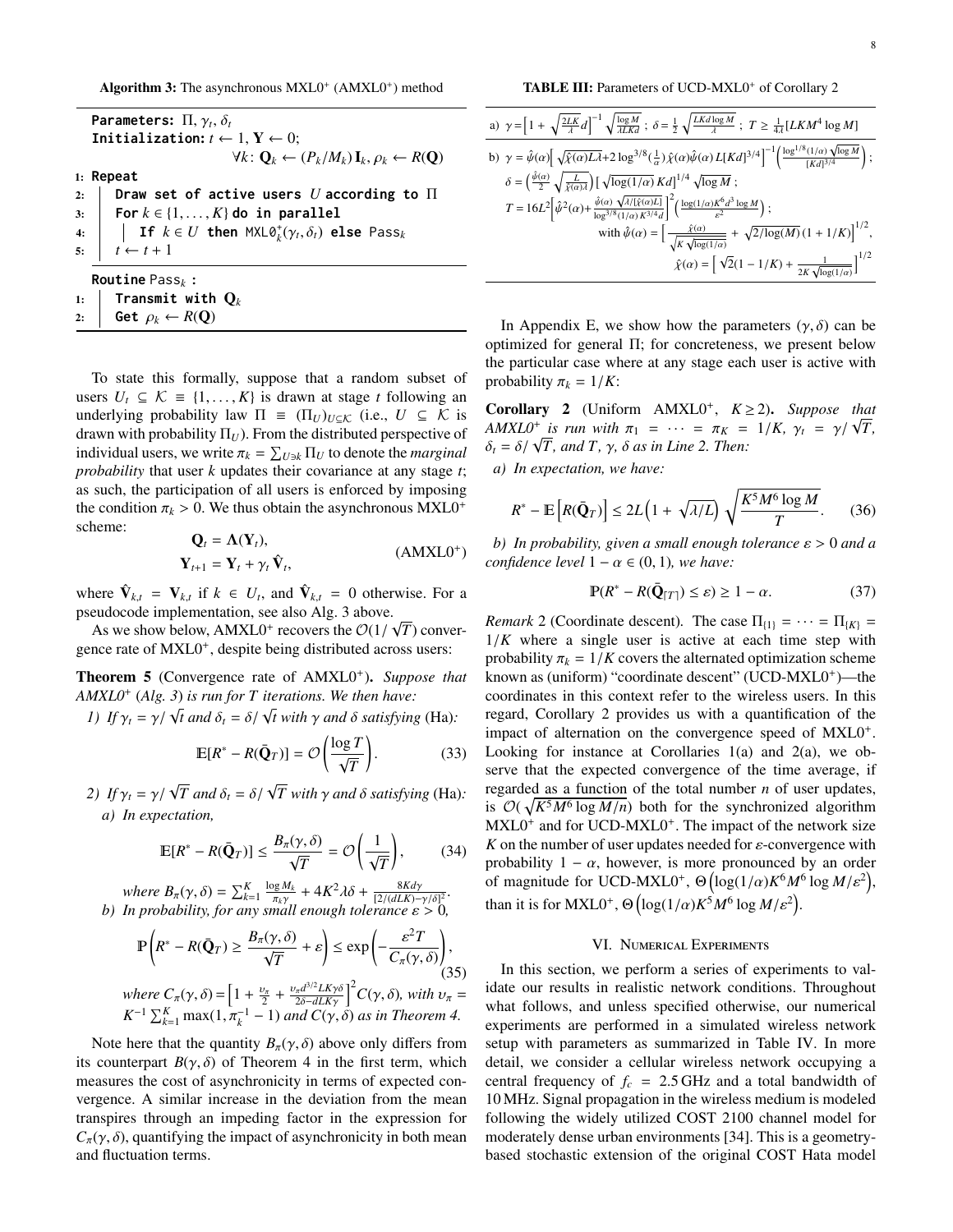<span id="page-8-0"></span>

| Parameter                              | Value               |
|----------------------------------------|---------------------|
| Time frame duration                    | 5 <sub>ms</sub>     |
| MIMO channel model                     | COST 2100 [34]      |
| BS/MS antenna height                   | 32 m / 1.5 m        |
| Central frequency                      | $2.5$ GHz           |
| Total bandwidth                        | 11.2 MHz            |
| Spectral noise density $(20^{\circ}C)$ | $-174$ dBm/Hz       |
| Maximum transmit power                 | $P = 33$ dBm        |
| Transmit antennas per device           | $M \in \{2, 4, 8\}$ |
| Receive antennas                       | $N = 128$           |

TABLE IV: Wireless network simulation parameters.

[\[35\]](#page-15-16) which has been designed to reproduce the stochastic properties of MIMO channels over the frequency, space and time domains. As such, even though it is not 5G-specific, the COST 2100 model is generic and flexible, making it suitable to model a broad range of multi-user or distributed MIMO scenarios [\[34\]](#page-15-15).

Network coverage is provided by a base station (BS) with an effective service radius of 1 km (for the wider network in play, we consider a hexagonal cell coverage structure). The BS serves the uplink of *K* wireless transmitters that are positioned uniformly at random within the coverage area following a homogeneous Poisson point process. All communications occur over a TDD transmission scheme with an asynchronous frame duration of  $T_f$  = 5 ms. Finally, in line with state-of-the-art mobile and portable device specifications, transmitting devices are assumed to have a maximum transmit power of 33 dBm.

#### *A. Comparison with water-filling methods*

We begin by examining the performance of MXL-type methods relative to conventional water-filling schemes. To provide a broad basis for this comparison, we focus on two complementing scenarios: (*a*) the *full feedback* case, i.e., when transmitters are assumed to know their individual channel matrices  $H_k$  and the induced signal-plus-noise covariance matrix W; and (*b*) the *limited feedback* case, i.e., when transmitters only observe their realized utility (i.e., their sum rate). For the purposes of our experiments, and in line with other recent works on large antenna arrays [\[1,](#page-14-0) [5,](#page-14-4) [6,](#page-14-5) [36\]](#page-15-17), we consider a system with  $K = 60$ users, each with 2, 4 or 8 transmit antennas, and a BS with  $N = 128$  receive antennas; all other network parameters are as in [Table IV.](#page-8-0)

In the first case (full matrix feedback), we simulated the iterative and simultaneous variants of water-filling against the MXL algorithm as presented in [Section II-C.](#page-3-3) The iterative WF variant converges to an optimum solution; however, because user updates need to be taken in a sequential, roundrobin fashion, the algorithm's convergence speed is inversely proportional to the number of users in the system, and hence quite slow. On the other hand, the simultaneous WF variant achieves significant performance gains within the first few iterations, but because it has no way of mitigating conflicting user updates, these gains subsequently evaporate and the algorithm converges to a suboptimal state. By comparison, the MXL algorithm achieves convergence to an optimal state within a few iterations, without suffering from the slow convergence speed of the iterative WF algorithm or the oscillatory behavior of its simultaneous counterpart. The results of these simulations are plotted in [Fig. 1a.](#page-9-0)

Moving forward, to establish a fair comparison in the limited feedback case, we consider a baseline setting where, at each transmission frame  $t = 1, 2, \ldots$ , each user has access to one-point pilot estimates of their effective channel matrix  $\tilde{\mathbf{H}}_k = \mathbf{H}_k \mathbf{W}_k^{-1/2}$  (e.g., via randomized directional sampling) [\[19\]](#page-15-0). Since  $\mathbf{\hat{W}}_k \equiv \mathbf{W}_k(\mathbf{Q}_t)$  evolves over time (because of the signal covariance modulation  $Q_t$  of all other users in the network), these measurements must be repeated over time; otherwise, knowledge of  $H_k$  alone would not suffice to run water-filling in a multi-user environment. By comparison, for the MXL0<sup>+</sup> algorithm, we only assume that users observe their realized throughput as described in detail in [Section IV.](#page-5-5)

The results of our simulations are plotted in [Fig. 1b.](#page-9-0) Because water-filling methods require perfect knowledge of  $\tilde{\mathbf{H}}_k$  at each transmission frame, the imperfections introduced by one-point pilot contamination effects cause a complete breakdown of the algorithm's convergence. In particular, both iterative and simultaneous variants fail to exhibit any significant performance gains over a uniform (isotropic) input signal covariance profile. The performance of MXL0 is underwhelming in the first iterations (due to exploration), but it improves steadily over time; however, this improvement is very slow over the simulation window. On the other hand, the callback mechanism of MXL0<sup>+</sup> achieves dramatically better results, even with oneshot, zeroth-order feedback.

In terms of per-iteration computational complexity, [Fig. 2](#page-9-1) compares the wall-clock runtime of an iteration of each algorithm (IWF, SWF and MXL0<sup>+</sup>). All computations were performed in a commercial laptop with 16 GB RAM and a 2.6 GHz 6-core Intel i7 CPU; for statistical significance, they were averaged over  $S = 1000$  sample runs. Network parameters were as above, except for the number of receive antennas which was taken in the range  $\{4, \ldots, 64\}$  to assess scalability. For small values of *N*, IWF has the fastest runtime per iteration because only one user updates per iteration and the inversion of the MUI matrix at the receiver is relatively fast. However, for larger values of *N*, this advantage evaporates and MXL0<sup>+</sup> becomes the fastest because the SPSA estimator is sparse, so the resulting matrix operations are the lightest. This provides an additional layer to the results of [Fig. 1:](#page-9-0) even though IWF/SWF methods fail to produce any measurable performance gains in limited feedback environments, MXL0<sup>+</sup> remains optimal and achieves considerably better throughput values, all with a lighter periteration runtime.

#### *B. Convergence speed analysis*

For completeness, we also examine below the convergence speed of the different MXL methods with limited, zeroth-order feedback. The results of our experiments are reported in [Fig. 3](#page-9-2) where we plot the users' relative distance to optimality in a log-log scale under the three gradient-free algorithms discussed in the previous sections, MXL0, MXL0<sup>+</sup> and AMXL0<sup>+</sup> [\(Algs. 1—](#page-5-0)[3](#page-7-1) respectively, the third in the coordinate descent form UCD-MXL0<sup>+</sup> discussed in [Remark 2\)](#page-7-6). We plot the relative ratio  $\rho = (R^* - R(\bar{Q}_t))/(R^* - R_1)$ , so  $\rho = 1$  corresponds to the initialization of each algorithm while  $\rho = 0$  corresponds to the initialization of each algorithm while  $\rho = 0$  corresponds to optimality. All algorithms were run with constant step size and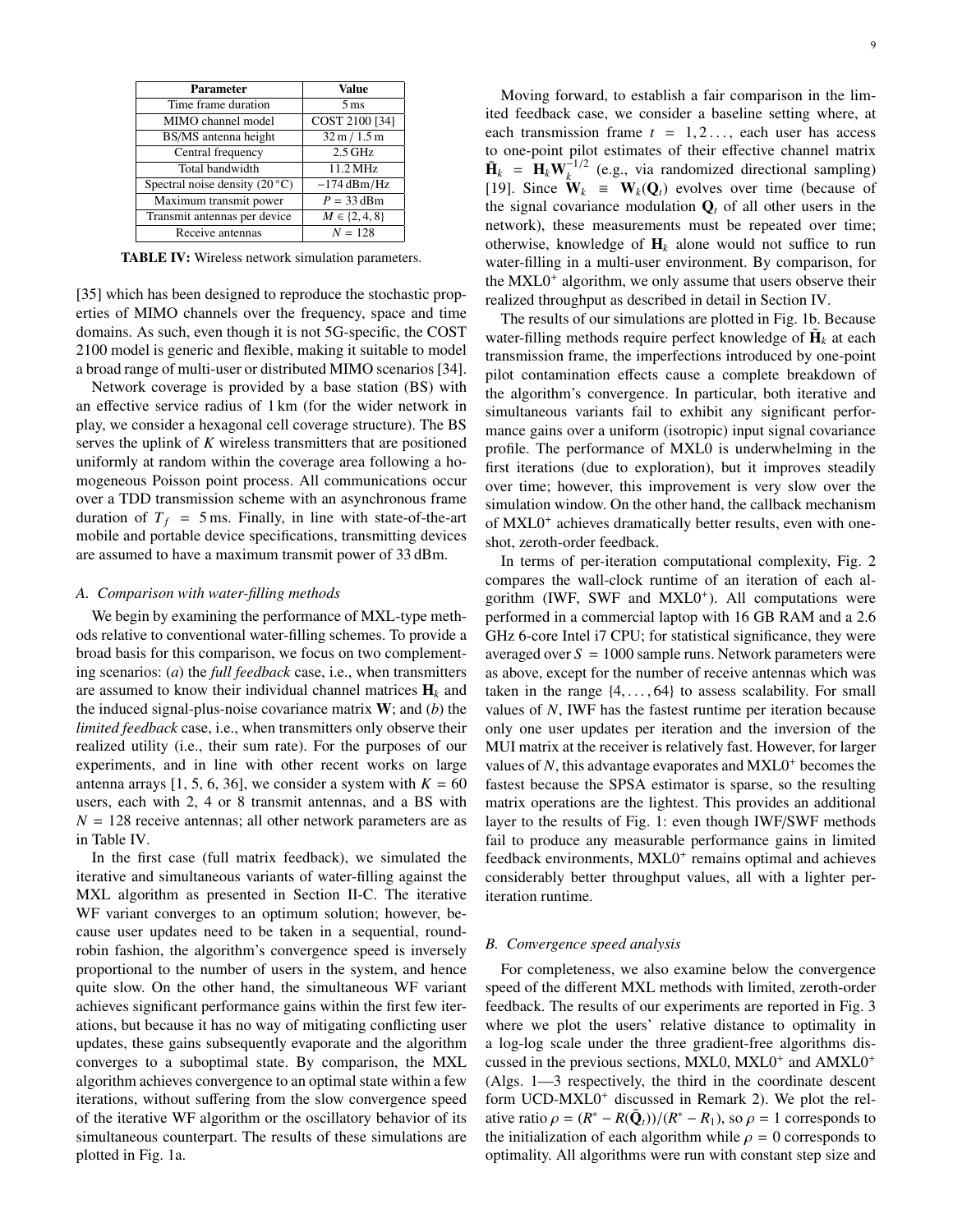<span id="page-9-0"></span>

Fig. 1: Comparison between water-filling and matrix exponential learning in a wireless network with  $K = 60$  users and  $N = 128$  receive antennas. In the full feedback case (left), the transmitters are running MXL against IWF/SWF with full matrix information (perfect knowledge of effective channel matrices, system-wide signal-plus-noise covariance matrix, etc.). In the zeroth-order case (right), the transmitters only have access to their realized utility (the achieved throughput) and are running MXL0 and MXL0<sup>+</sup> against IWF/SWF with one-shot pilot estimates of the required matrix information. In both instances, MXL/MXL0<sup>+</sup> exhibits consistent – and significant – performance gains over WF methods.

<span id="page-9-1"></span>

Fig. 2: Per-iteration runtime of the IWF, SWF and MXL0<sup>+</sup> algorithms as a function of the number of antennas at the receiver (lower is better).

query radius in a system with  $K = 20$  users. Despite the severe feedback limitations, we see that (UCD-)MXL0<sup>+</sup> rapidly closes the initial optimality gap (in line with [Fig. 1b\)](#page-9-0).

A close inspection of the slopes of the various curves on the log-log graph further reveals the  $\mathcal{O}(1/\sqrt{t})$  complexity of (UC) The stopes of the various curves on<br>ther reveals the  $O(1/\sqrt[4]{t})$  complexity of MXL0 and the  $\mathcal{O}(1/\sqrt{t})$  complexity of (UCD-)MXL0<sup>+</sup>, in full accordance with Theorems 2.4 and 5. The log K shift between accordance with [Theorems 2,](#page-5-2) [4](#page-6-10) and [5.](#page-7-7) The log *K* shift between UCD-MXL0<sup>+</sup> and MXL0<sup>+</sup> predicted in [Remark 2](#page-7-6) can also be clearly observed.

Finally, [Fig. 4](#page-9-3) provides a normalized comparison to gradientbased methods in a network with  $N = 128$  receive antennas and  $K = 50$  users. Here, access to full matrix feedback would require  $N^2$  = 32 MB of 16-bit data per frame; in view of this, we examine instead the algorithms' convergence speed in terms of the feedback epochs required for convergence. For benchmarking purposes, we ran MXL with a constant stepsize (the most principled choice given the smoothness of *R*). Quite remarkably, we see that MXL0<sup>+</sup> remains competitive with—and even outperforms!—the fastest implementations of

<span id="page-9-2"></span>

**Fig. 3:** Convergence speed of the proposed methods ( $N = 16$ ,  $K = 20$ ). The callback in MXL0<sup>+</sup> greatly improves performance over MXL0.

<span id="page-9-3"></span>

Fig. 4: Overhead of the algorithms under study in a large network  $(K =$ 50,  $N = 128$ ). When normalized for overhead,  $MXL0<sup>+</sup>$  matches the performance of finely tuned gradient-based methods.

MXL. On the other hand, UCD-MXL0<sup>+</sup> was approximately  $K = 50$  times slower than MXL0<sup>+</sup>, while MXL0 was essentially non-convergent.

# VII. Discussion

In this paper, we proposed a series of online optimization schemes for *distributed, feedback-limited* multi-user MIMO systems that circumvent the need for matrix feedback (perfect, noisy, or otherwise). Gradient estimation methods based on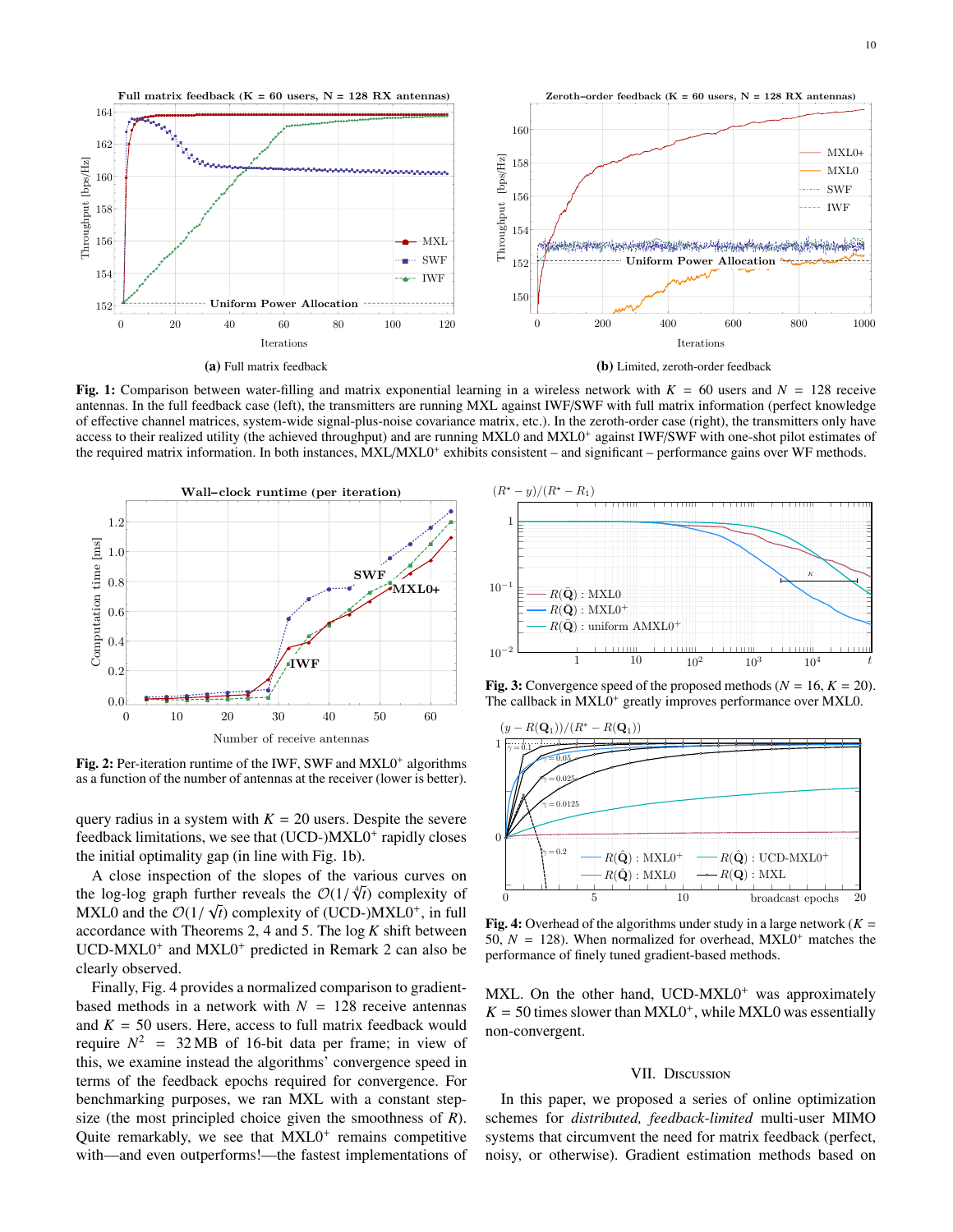conventional simultaneous perturbation stochastic approximation (SPSA) techniques lead to an  $\mathcal{O}(1/T^{1/4})$  convergence rate,<br>which is catastrophically slow for large MIMO systems. To which is catastrophically slow for large MIMO systems. To overcome this deficiency, we introduced an acceleration mechanism which achieves an  $\mathcal{O}(1/T^{1/2})$  convergence rate through<br>the reuse of previous throughput measurements. In this regard the reuse of previous throughput measurements. In this regard, the proposed MXL0<sup>+</sup> algorithm enjoys the best of many worlds: it achieves convergence with minimal feedback requirements (a single scalar), it matches the convergence speed of conventional methods that require full mtrix feedback, all the while remaining simple in principle and easy to implement.

Although we focused on the throughput maximization problem in the single-cell MIMO multiple-access channel, our proposed algorithms can also be applied to multi-cell networks operating in orthogonal frequency bands so that the inter-cell interference is canceled; the sum rate in each cell can be optimized separately and independently without any loss of global optimality. In dense small-cell networks, in which the interference cannot be canceled this way, the network sum-rate optimization problem is a known difficult non-convex problem [\[15,](#page-14-11) [16\]](#page-14-12). A possible workaround is to consider autonomous small-cells that aim at maximizing their own sum rate (similar in spirit to  $(Opt<sub>k</sub>)$  $(Opt<sub>k</sub>)$  in [Section II-B\)](#page-2-4), which leads to a concave non-cooperative game. In our previous work [\[37\]](#page-15-18), we showed that the original MXL converges to the Nash equilibrium solution of such games under milder assumptions compared to iterative water-filling; studying the performance of our gradient-free algorithms MXL0 and MXL0<sup>+</sup> in such settings is an interesting and non-trivial extension of the present work.

Moving beyond throughput maximization, the gradient-free methodology presented in this work can also be tailored to a wide range of resource allocation problems that arise in signal processing and wireless communications (from power control to energy efficiency). For example, by using the Charnes-Cooper transformation to turn non-convex fractional optimization problems into convex ones [\[38\]](#page-15-19), the material developed in this paper can be applied to the core problem of energyefficiency maximization problem in multi-user MIMO systems. These applications, which are deferred to future work, highlight the potential of the gradient-free algorithms derived here.

Finally, in terms of practical implementation, we should note that our analysis provides precise computational complexity and runtime bounds; however, it does not address the processing power expenditure on "off-the-shelf" wireless devices. Investigating this aspect of the proposed methods is a very fruitful research direction which we intend to address in future work.

# **APPENDIX** Technical Proofs

#### <span id="page-10-0"></span>*A. Matrix exponential learning as a dual averaging scheme*

In our developments, the space of the covariance matrices of each user is equipped with the nuclear norm, given for any or each user is equipped with the fluctear florm, given for any Hermitian matrix **Q** by  $\|Q\| = \text{tr}(\sqrt{QQ})$ , and equivalent to the  $L_1$ -norm of the vector of the eigenvalues of  $Q$ . The dual of the nuclear norm,  $||\mathbf{Q}||_* = \max_{\mathbf{Q}'} {\rm{tr}}(\mathbf{QQ}') : ||\mathbf{Q}'|| \leq 1$ , reduces to the  $L_{\infty}$ -norm of the vector of eigenvalues. For every  $m \times m$ Hermitian matrix Q, one has

<span id="page-10-10"></span>
$$
\|\mathbf{Q}\|_{*} \leq \|\mathbf{Q}\|_{2} \leq \|\mathbf{Q}\| \leq \sqrt{m}\|\mathbf{Q}\|_{2} \leq m\|\mathbf{Q}\|_{*}, \tag{A.1}
$$

where  $\|\mathbf{Q}\|_2 = \sqrt{\mathbf{Q}}$  $tr(\overline{QQ})$  denotes the (Frobenius)  $L^2$ -norm of Q. From the global perspective of matrix arrangements  $\mathbf{Q} = (\mathbf{Q}_1, ..., \mathbf{Q}_K)$ —now regarded as block diagonal covariance matrices—, the trace norm and its dual naturally extend as

<span id="page-10-11"></span>
$$
\|\mathbf{Q}\| = \sum_{k=1}^{K} \|\mathbf{Q}_k\|, \qquad \|\mathbf{Q}\|_{*} = \max_{k \in \{1, \dots, K\}} \|\mathbf{Q}_k\|_{*}. \tag{A.2}
$$

We now derive the matrix exponential learning step and some properties of it. To this end, we place ourselves in the compact set  $Q = {Q \in Herm(M) : tr(Q) = 1, Q \ge 0}$  of the *M*dimensional positive semidefinite Hermitian matrices with unit trace—the parameter *M* stands for the number of antennas of any of the *K* users. Let the inner product  $\langle Y, Q \rangle = \text{tr}(YQ)$ denote the value at  $\mathbf{Q} \in \mathcal{Q}$  of the linear function induced by  $Y \in \mathcal{Y}$ , where  $\mathcal{Y} = \{Z \in \text{Herm}(M) : \text{tr}(Z) = 0\}$  is tangent to  $\mathcal{Q}$ . For any differentiable function  $f$  on Herm  $(M)$ , we denote by 4 *f* : Q 7→ Y the *orthogonal projection* of the gradient ∇*f* on the tangent space  $\mathcal{Y}$ , given by  $\nabla f = \nabla f - \text{tr}(\nabla f) \mathbf{I}$ .

# Lemma A.1.

*(i) The regularization function*<sup>[5](#page-10-1)</sup>  $h(\mathbf{Q}) = tr(\mathbf{Q} \log \mathbf{Q})$  *is* 1*strongly convex over*  $\mathcal{Q}$  *with respect to*  $\|\cdot\|$ *.* 

<span id="page-10-2"></span>*(ii) The conjugate of h,*  $h^* : \mathcal{Y} \mapsto \mathbb{R}$ *, defined by* 

<span id="page-10-3"></span>
$$
h^*(\mathbf{Y}) = \max_{\mathbf{Q} \in \mathcal{Q}} \{ \langle \mathbf{Y}, \mathbf{Q} \rangle - h(\mathbf{Q}) \},\tag{A.3}
$$

*is differentiable with gradient*  $\nabla h^* = \Lambda$ *, where*  $\Lambda$  *is the exponential learning mapping defined by*

$$
\Lambda(Y) = \frac{\exp(Y)}{\text{tr}(\exp(Y))}.
$$
 (A.4)

<span id="page-10-6"></span>*(iii) For*  $Q \in \mathcal{Q}$  *and*  $Y \in \mathcal{Y}$ *,* 

<span id="page-10-9"></span>
$$
\mathbf{Q} = \mathbf{\Lambda}(\mathbf{Y}) \Leftrightarrow \mathbf{Y} = \nabla h(\mathbf{Q}).
$$
 (A.5)

# <span id="page-10-7"></span>*(iv)*  $h^*$  *is* 1*-smooth with respect to the dual norm*  $\|\cdot\|_*$ *.*

*Proof.* We refer to [\[39\]](#page-15-20) for the strong convexity of *h*. For [\(ii\)](#page-10-2), the differentiablity of *h* ∗ is a consequence of Danskin's theorem (e.g. [\[40\]](#page-15-21)), which, besides, gives us the gradient of [\(A.3\)](#page-10-3),

<span id="page-10-4"></span>
$$
\nabla h^*(\mathbf{Y}) = \arg \max \mathbf{Q} \in \mathcal{Q} \{ \langle \mathbf{Y}, \mathbf{Q} \rangle - h(\mathbf{Q}) \}. \tag{A.6}
$$

Relaxing the constraint tr( $Q$ ) – 1 = 0 in the subproblem [\(A.6\)](#page-10-4) and using  $\nabla h(\mathbf{Q}) = \mathbf{I} + \log \mathbf{Q}$  yields the stationarity condition

<span id="page-10-8"></span><span id="page-10-5"></span>
$$
\log \mathbf{Q} - \mathbf{Y} + (1 + \nu)\mathbf{I} = 0,\tag{S}
$$

where  $v \in \mathbb{R}$  is the Lagrange multiplier related to the constraint. Condition [\(S\)](#page-10-5) rewrites as  $Q = \exp(-(1 + v)) \exp(Y)$ , which implies the primal feasibility condition  $\mathbf{Q} \geq 0$ . The remaining KKT conditions tr(Q) – 1  $\leq$  0 and  $v$  (tr(Q) – 1) = 0 yield  $v =$  $log(tr(exp(Y))) - 1$ , and  $Q = \Lambda(Y)$  as the unique maximizer of [\(A.6\)](#page-10-4), which completes the proof of [\(ii\)](#page-10-2).

Now, it follows from [\(A.6\)](#page-10-4) that, for any  $Y \in \mathcal{Y}_k$ , one has  $Q = \Lambda(Y)$  if and only if  $\langle Y, Q' \rangle - h(Q') \leq \langle Y, Q \rangle - h(Q)$  holds<br>for all  $Q' \in Q$ , i.e., iff **V** is a subgradient of h at **Q**. Claim (iii) for all  $Q' \in Q$ , i.e., iff Y is a subgradient of *h* at Q. Claim [\(iii\)](#page-10-6) follows by differentiability of *h*.

<span id="page-10-1"></span><sup>&</sup>lt;sup>5</sup>We use here the convention  $0 \log 0 = 0$ .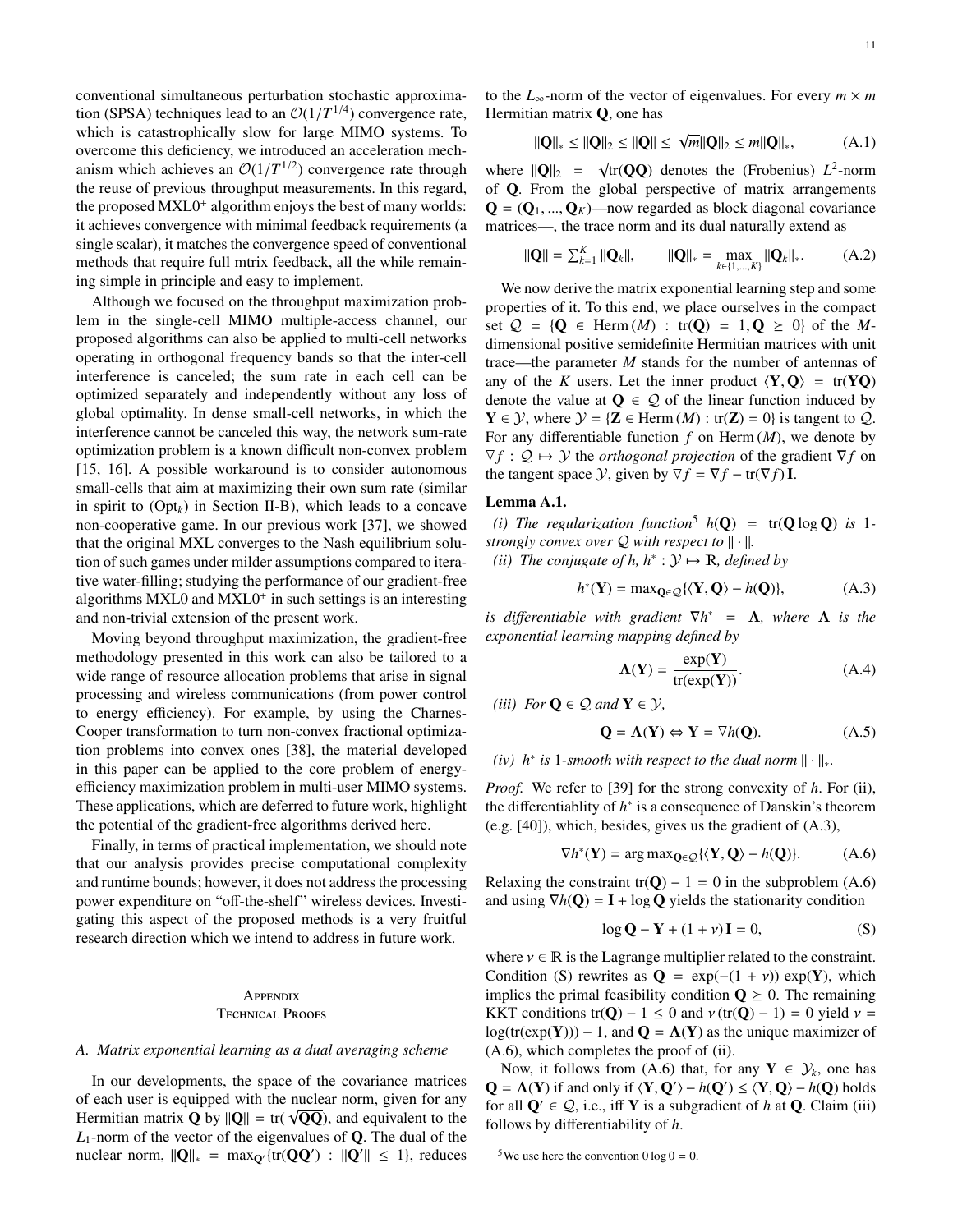Finally, [\(iv\)](#page-10-7) is a property of convex conjugation [\[41\]](#page-15-22). Indeed, let **Y**, **Y**'  $\in$  *Y* and **Q** =  $\Lambda$ (**Y**). By convexity,

$$
h(\mathbf{Q}') \ge h(\mathbf{Q}) + \langle \nabla h(\mathbf{Q}), \mathbf{Q}' - \mathbf{Q} \rangle + \frac{1}{2} ||\mathbf{Q}' - \mathbf{Q}||^2 \qquad (A.7)
$$

holds for any  $Q' \in \mathcal{Q}$ . It follows that

 $(4.3)$ 

<span id="page-11-1"></span>
$$
h^*(\mathbf{Y}') \stackrel{\text{(A.3)}}{=} \max_{\mathbf{Q}' \in \mathcal{Q}} \{ \langle \mathbf{Y}', \mathbf{Q}' \rangle - h(\mathbf{Q}') \} \n\leq \max_{\mathbf{Q}' \in \mathcal{Q}} \{ \langle \mathbf{Y}', \mathbf{Q}' \rangle - h(\mathbf{Q}) - \langle \nabla h(\mathbf{Q}), \mathbf{Q}' - \mathbf{Q} \rangle - \frac{1}{2} ||\mathbf{Q}' - \mathbf{Q}||^2 \} \n\stackrel{\text{(A.5)}}{=} \langle \mathbf{Y}, \mathbf{Q} \rangle - h(\mathbf{Q}) + \langle \mathbf{Y}' - \mathbf{Y}, \mathbf{Q} \rangle + \max_{\mathbf{Q}' \in \mathcal{Q}} \{ \langle \mathbf{Y}' - \mathbf{Y}, \mathbf{Q}' - \mathbf{Q} \rangle \} \n- \frac{1}{2} ||\mathbf{Q}' - \mathbf{Q}||^2 \} \n\leq h^*(\mathbf{Y}) + \langle \mathbf{Y}' - \mathbf{Y}, \nabla h^*(\mathbf{Y}) \rangle + \frac{1}{2} ||\mathbf{Y}' - \mathbf{Y}||_*^2
$$
\n(A.8)

and  $h^*$  is 1-smooth. Equivently,  $(A.8)$  rewrites as[\[42\]](#page-15-23)

<span id="page-11-19"></span>
$$
\|\mathbf{\Lambda}(\mathbf{Y}) - \mathbf{\Lambda}(\mathbf{Y}')\| \le \|\mathbf{Y} - \mathbf{Y}'\|_* \quad \forall \mathbf{Y}, \mathbf{Y}' \in \mathcal{Y}_k.
$$
 (A.9)

We now consider the Fenchel primal-dual coupling  $F: Q \times$  $\mathcal{Y} \mapsto \mathbb{R}$  associated with the entropic regularizer *h*.

<span id="page-11-13"></span>Lemma A.2. *The Fenchel coupling*

<span id="page-11-4"></span>
$$
F(\mathbf{Q}, \mathbf{Y}) = h(\mathbf{Q}) + h^*(\mathbf{Y}) - \langle \mathbf{Y}, \mathbf{Q} \rangle
$$
 (A.10)

*satisfies the following properties. For*  $Q \in \mathcal{Q}$  *and*  $Y, Y' \in \mathcal{Y}$ *,* 

$$
F(\mathbf{Q}, \mathbf{Y}') \le F(\mathbf{Q}, \mathbf{Y}) + \langle \mathbf{Y}' - \mathbf{Y}, \Lambda(\mathbf{Y}) - \mathbf{Q} \rangle + \frac{1}{2} ||\mathbf{Y}' - \mathbf{Y}||_*^2, \text{ (A.11a)}
$$
  
\n
$$
F(\mathbf{Q}, \mathbf{Y}) > \frac{1}{2} ||\mathbf{Q} - \Lambda(\mathbf{Y})||^2
$$
\n(A.11b)

$$
F(\mathbf{Q}, \mathbf{Y}) \ge \frac{1}{2} ||\mathbf{Q} - \Lambda(\mathbf{Y})||^2,
$$
\n(A.11b)\n
$$
F(\mathbf{Q}, \mathbf{Y}) \ge 0 \quad \text{if } F(\mathbf{Q}, \mathbf{Y}) = 0 \quad \text{if } \mathbf{Y} \in \mathbb{R}^2 \quad (A.11c)
$$

$$
F(\mathbf{Q}, \mathbf{Y}) \ge 0 \text{ with } F(\mathbf{Q}, \mathbf{Y}) = 0 \Leftrightarrow \mathbf{Y} = \nabla h(\mathbf{Q}). \tag{A.11c}
$$

*Proof.* Equations [\(A.11a\)](#page-11-2) and [\(A.11b\)](#page-11-3) follow from the smoothness of *h* ∗ and from the strong convexity of *h*, respectively. Indeed, we get  $(A.11a)$  by combining  $(A.10)$  with  $(A.8)$ , while

$$
F(\mathbf{Q}, \mathbf{Y}) \stackrel{\scriptscriptstyle(\lambda,10)}{\underset{\scriptscriptstyle(\lambda,5)}{\geq}} \max_{\mathbf{Q}' \in \mathcal{Q}} \{ h(\mathbf{Q}) - h(\mathbf{Q}') - \langle \mathbf{Y}, \mathbf{Q} - \mathbf{Q}' \rangle \}
$$
\n
$$
\stackrel{\scriptscriptstyle(\lambda,5)}{\geq} h(\mathbf{Q}) - h(\Lambda(\mathbf{Y})) - \langle \nabla h(\Lambda(\mathbf{Y})), \mathbf{Q} - \Lambda(\mathbf{Y}) \rangle
$$
\n
$$
\stackrel{\scriptscriptstyle(\lambda,7)}{\geq} \frac{1}{2} ||\mathbf{Q} - \Lambda(\mathbf{Y})||^2
$$
\n(A.12)

yields [\(A.11b\)](#page-11-3). Then, [\(A.11c\)](#page-11-5) follows from [\(A.11b\)](#page-11-3) and [\(A.5\)](#page-10-9).  $\blacksquare$ 

# *B. The SPSA estimator*

This section is concerned with the bias of the gradient estimator defined, for  $k = 1, \ldots, K$ , by

<span id="page-11-6"></span>
$$
\mathbf{V}_k(\mathbf{Q}, \mathbf{Z}; \rho) = \frac{d_k}{\delta} [R(\hat{\mathbf{Q}}) - \rho] \mathbf{Z}_k, \tag{B.1}
$$

where  $\delta > 0$  is a given query radius,  $\hat{\mathbf{Q}} = (\hat{\mathbf{Q}}_1, \dots, \hat{\mathbf{Q}}_K)$  is given<br>by (20)  $\mathbf{Z} = (\mathbf{Z}, \mathbf{Z}_K)$  with  $\mathbf{Z}_k$  sampled uniformly on the by [\(20\)](#page-4-5),  $\mathbf{Z} = (\mathbf{Z}_1, \dots, \mathbf{Z}_K)$  with  $\mathbf{Z}_k$  sampled uniformly on the sphere  $S^{d_k-1}$ , and  $\rho$  an arbitrary scalar offset quantity independent of **Z**. Observe that (B, 1) covers the gradient estimators of dent of Z. Observe that [\(B.1\)](#page-11-6) covers the gradient estimators of both MXL0 and MXL0<sup>+</sup>.

The computation of a bound for the bias of estimator [\(B.1\)](#page-11-6) is based on Stokes' theorem, applied to the sphere S<sup>d<sub>k</sub>−1</sup>:

<span id="page-11-8"></span>
$$
\int_{\mathbf{S}^{d_k-1}} f(\mathbf{Z}_k) \mathbf{Z}_k d\mu(\mathbf{Z}_k) = \int_{\mathbb{B}^{d_k}} \nabla f(\zeta) d\mu(\zeta), \tag{B.2}
$$

where f is any function on Herm  $(M_k)$  and  $\mu$  denotes the Lebesgue measure. Before proceeding, observe that each test covariance marix  $\hat{\mathbf{Q}}_k$  is bound to the initial matrix  $\mathbf{Q}_k$  by

 $\|\hat{\mathbf{Q}}_k - \mathbf{Q}_k\|_2 \le 2\delta \|\mathbf{Z}_k\|_2$ , where, under our assumption  $d_k > 0$ ,<br> $\|\mathbf{Z}_k\|_2 \le 1/2$  for every  $\mathbf{Z}_k \in \mathbb{S}^{d_k-1}$ . It follows from (A 1) that any  $||Z_k||_* ≤ 1/2$  for every  $Z_k ∈ S^{d_k-1}$ . It follows from [\(A.1\)](#page-10-10) that any test configuration  $\hat{\Omega}$  in (SPSA) and (SPSA+) satisfies test configuration  $\hat{Q}$  in [\(SPSA\)](#page-4-4) and [\(SPSA](#page-5-4)+) satisfies

<span id="page-11-18"></span>
$$
\|\hat{\mathbf{Q}} - \mathbf{Q}\|_2 \le 2\delta K, \quad \text{and} \quad \|\hat{\mathbf{Q}} - \mathbf{Q}\| \le 2\delta K \sqrt{d}. \tag{B.3}
$$

<span id="page-11-0"></span>Lemma B.1. *The estimator* [\(B.1\)](#page-11-6) *satisfies*

<span id="page-11-9"></span>
$$
\|\mathbb{E}[\mathbf{V}_k(\mathbf{Q}, \mathbf{Z}; \rho) - \nabla_k R(\mathbf{Q})]\|_{*} \le 2K\lambda_k \delta,
$$
\n(B.4)

<span id="page-11-10"></span>
$$
\|\mathbf{V}_k(\mathbf{Q}, \mathbf{Z}; \rho)\|_{\ast} \le \frac{d_k}{2^K \delta} \max_{\mathbf{Q}' \in \mathcal{Q}} |R(\mathbf{Q}') - \rho|.
$$
 (B.5)

*Proof of [Lemma B.1.](#page-11-0)* We argue as in [\[21,](#page-15-2) [43\]](#page-15-24). By introducing the notation  $\tilde{Q}^{\delta}(\zeta) = (\hat{Q}_1, \dots, \hat{Q}_{k-1}, \tilde{Q}_{\xi}^{\delta}(\zeta), \hat{Q}_{k+1}, \dots, \hat{Q}_K)$ , in which  $\tilde{Q}^{\delta}(\zeta) = Q_{k+1}(\zeta/\kappa)(C_{k-1}, \zeta) + \delta \zeta$  we find which  $\tilde{\mathbf{Q}}_k^{\delta}(\zeta) = \mathbf{Q}_k + (\delta/r_k)(\mathbf{C}_k - \mathbf{Q}_k) + \tilde{\delta}\zeta$ , we find

<span id="page-11-7"></span>
$$
\|\mathbb{E}[\mathbf{V}_{k}(\mathbf{Q}, \mathbf{Z}; \rho) - \nabla_{k} R(\mathbf{Q})]\|_{*}
$$
\n
$$
\stackrel{\text{(B.1)}}{=} \|\mathbb{E}[\frac{d_{k}}{\delta}[R(\hat{\mathbf{Q}}) - \rho] \mathbf{Z}_{k} - \nabla_{k} R(\mathbf{Q})]\|_{*}
$$
\n
$$
= \left\|\frac{d_{k}}{\delta} \mathbb{E}[R(\hat{\mathbf{Q}}) \mathbf{Z}_{k}] - \nabla_{k} R(\mathbf{Q})\right\|_{*}
$$
\n
$$
= \left\|\frac{d_{k}}{\delta} \mathbb{E}\left[\frac{\int_{S^{d_{k}-1}} R(\hat{\mathbf{Q}}^{\delta}(\mathbf{Z}_{k})) \mathbf{Z}_{k} d\mu(\mathbf{Z}_{k})}{\text{vol}(S^{d_{k}-1})}\right] - \nabla_{k} R(\mathbf{Q})\right\|_{*}
$$
\n
$$
\stackrel{\text{(B.6)}}{=} \left\|\mathbb{E}\left[\frac{\int_{S^{d_{k}-1}} R(\tilde{\mathbf{Q}}^{\delta}(\mathbf{Z}_{k})) \mathbf{Z}_{k} d\mu(\mathbf{Z}_{k})}{\delta \text{vol}(\mathbb{B}^{d_{k}})} - \nabla_{k} R(\mathbf{Q})\right]\right\|_{*}.
$$

<span id="page-11-2"></span>It follows from Stokes' theorem that [\(B.6\)](#page-11-7) reduces to

<span id="page-11-3"></span>
$$
\|\mathbb{E}[\mathbf{V}_{k}(\mathbf{Q}, \mathbf{Z}; \rho) - \nabla_{k}R(\mathbf{Q})]\|_{*} \n\stackrel{\text{(B.2)}}{=} \|\mathbb{E}\left[\frac{\int_{\mathbf{B}^{d_{k}}}\delta \nabla_{k}R(\tilde{\mathbf{Q}}^{s}(\zeta)) d\mu(\zeta)}{\delta \text{vol}(\mathbf{B}^{d_{k}})} - \nabla_{k}R(\mathbf{Q})\right]\|_{*} \n\leq \mathbb{E}[\frac{1}{\text{vol}(\mathbf{B}^{d_{k}})}\int_{\mathbf{B}^{d_{k}}}||\nabla_{k}R(\tilde{\mathbf{Q}}^{s}(\zeta)) - \nabla_{k}R(\mathbf{Q})||_{*} d\mu(\zeta)] \n\stackrel{\text{(13)}}{\leq} \frac{\int_{\mathbf{B}^{d_{k}}}\lambda_{kk}||\tilde{\mathbf{Q}}^{s}_{k}(\zeta) - \mathbf{Q}_{k}||_{2} d\mu(\zeta)}{\text{vol}(\mathbf{B}^{d_{k}})} + \sum_{\ell \neq k}\lambda_{k\ell}\mathbb{E}[\|\hat{\mathbf{Q}}_{\ell} - \mathbf{Q}_{\ell}\|_{2}] \n\leq \lambda_{k}k\left(1 + \frac{\int_{\mathbf{B}^{d_{k}}}\|\xi\|_{2} d\mu(\zeta)}{\text{vol}(\mathbf{B}^{d_{k}})}\right)\delta + 2 \sum_{\ell \neq k}\lambda_{k\ell}\mathbb{E}[\|Z_{\ell}\|_{2}]\delta \n\leq \lambda_{k}k\left(\frac{2M_{k}+1}{M_{k}+1}\right)\delta + 2 \sum_{\ell \neq k}\lambda_{k\ell}\delta \leq 2K\lambda_{k}\delta,
$$
\n(24)

<span id="page-11-5"></span>and we recover [\(B.4\)](#page-11-9). Then [\(B.5\)](#page-11-10) is immediate from the definition of  $V_k(Q, Z; \rho)$  and the fact that  $||Z_\ell||_* \leq 1/2$  for all  $\ell$ .

# *C. Analysis of the MXL0 algorithm*

Let  $\mathcal{Q}^*$  denote the solution set of [\(Opt\)](#page-2-2). Given any  $\mathbf{Q}^* \in \mathcal{Q}^*$ , we consider, for analysis purposes, the Lyapunov function

<span id="page-11-20"></span>
$$
\mathcal{L}(\mathbf{Y};\mathbf{Q}^*) = \sum_{k=1}^K F(\mathbf{Q}_k^*, \mathbf{Y}_k),
$$
 (C.1)

where *F* is the Fenchel coupling defined in [\(A.10\)](#page-11-4). If  $\mathcal{F}_{t-1}$  =  $(Y_1, Z_1, \ldots, Y_{t-1}, Z_{t-1})$  denotes the history of MXL0 up to step  $t - 1$ , the gradient estimator [\(B.1\)](#page-11-6) decomposes into

<span id="page-11-14"></span>
$$
\mathbf{V}_{k,t} = \nabla_k R(\mathbf{Q}_t) + \mathbf{B}_{k,t} + \mathbf{U}_{k,t},
$$
 (C.2)

where  $\mathbf{B}_{k,t} = \mathbb{E}[\mathbf{V}_{k,t}|\mathcal{F}_{t-1}] - \nabla_k R(\mathbf{Q}_t)$  is the systematic error on  $V_{k,t}$ , bounded by  $(5.4)$ 

<span id="page-11-15"></span>
$$
\|\mathbf{B}_{k,t}\|_{*} \leq 2K\lambda_k \delta_t, \tag{C.3}
$$

and  $U_{k,t}$  is the random deviation of  $V_{k,t}$  from its expected value  $\mathbb{E}[\mathbf{V}_{k,t}|\mathcal{F}_{t-1}]$ , so that  $\mathbb{E}[\mathbf{U}_{k,t}|\mathcal{F}_{t-1}] = 0$ , and

<span id="page-11-17"></span>
$$
\|\mathbf{U}_{k,t}\|_{*} \leq \|\mathbf{V}_{k,t}\|_{*} + \mathbb{E}[\|\mathbf{V}_{k,t}\|_{*}|\mathcal{F}_{t-1}].
$$
 (C.4)

In our analysis we consider the following random sequence:

<span id="page-11-11"></span>
$$
Z_t = \gamma_t \sum_{k=1}^K \langle \mathbf{U}_{k,t}, \mathbf{Q}_{k,t} - \mathbf{Q}_k^* \rangle.
$$
 (C.5)

<span id="page-11-16"></span><span id="page-11-12"></span>Since  $|\langle \mathbf{U}_{k,t}, \mathbf{Q}_{k,t} - \mathbf{Q}_{k}^* \rangle| \le ||\mathbf{U}_{k,t}||_* ||\mathbf{Q}_{k,t} - \mathbf{Q}_{k}^*|| \le 2||\mathbf{U}_{k,t}||_*$ , one has a)  $\mathbb{E}[Z_t | \mathcal{F}_{t-1}] = 0$ , b)  $|Z_t$  $| \leq 2\gamma_t \sum_{k=1}^K ||\mathbf{U}_{k,t}||_*.$  (C.6)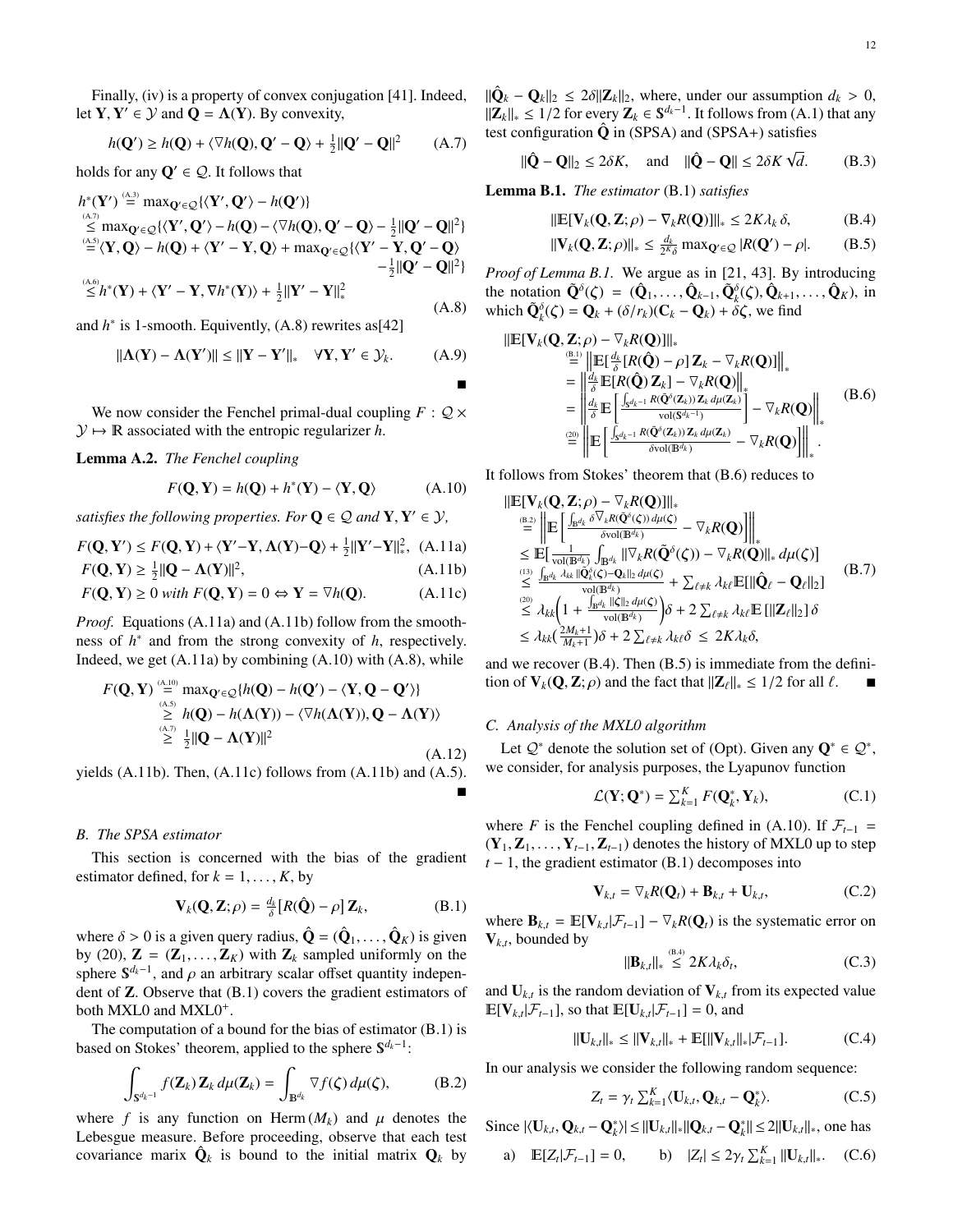Lemma C.1. *Run MXL0*/*MXL0*<sup>+</sup> *for t iterations under* [\(H0\)](#page-4-6)*.*

<span id="page-12-0"></span>*(i) With any step-size and query radius policy*  $(\gamma_t, \delta_t)$ *,* 

<span id="page-12-3"></span>
$$
\mathcal{L}(\mathbf{Y}_{t+1}; \mathbf{Q}^*) \leq \mathcal{L}(\mathbf{Y}_t; \mathbf{Q}^*) - \gamma_t [R^* - R(\mathbf{Q}_t)] + Z_t + 4K^2 \lambda \gamma_t \delta_t + \frac{\gamma_t^2}{2} \sum_{k=1}^K ||\mathbf{V}_{k,t}||_*^2
$$
 (C.7)

<span id="page-12-4"></span>*holds for*  $\mathbf{Q}^* \in \mathcal{Q}^*$ *, where the sequence*  $Z_t$  *is defined as in* [\(C.5\)](#page-11-11). (*ii*) *With decreasing policy*  $(\gamma_t, \delta_t) = (\tilde{\gamma} t^{-\alpha}, \tilde{\delta} t^{-\beta})$ , such that  $\beta > 0$  and  $\tilde{\delta} > 0$ .  $\alpha, \beta \geq 0$  and  $\tilde{\gamma}, \tilde{\delta} > 0$ ,

<span id="page-12-7"></span>
$$
R^* - \mathbb{E}[R(\bar{\mathbf{Q}}_t)] \leq \frac{\mathcal{L}(\mathbf{Y}_1; \mathbf{Q}^*)}{\tilde{\gamma} \sum_{s=1}^t s^{-\alpha}} + \frac{4K^2 \lambda \tilde{\delta} \sum_{s=1}^t s^{-\alpha-\beta}}{\sum_{s=1}^t s^{-\alpha}} + \frac{\tilde{\gamma} \sum_{s=1}^t s^{-\alpha-\beta}}{2 \sum_{s=1}^t s^{-\alpha}} \sum_{s=\alpha}^K ||\mathbf{V}_{k,s}||_*^2}.
$$
 (C.8)

<span id="page-12-9"></span>*(iii) With constant policy*  $(\gamma_t, \delta_t) = (\tilde{\gamma}, \tilde{\delta})$ *, such that*  $\tilde{\gamma}, \tilde{\delta} > 0$ *,* 

<span id="page-12-10"></span>
$$
R^* - \mathbb{E}[R(\bar{\mathbf{Q}}_T)] \le \frac{\mathcal{L}(\mathbf{Y}_1; \mathbf{Q}^*)}{T\tilde{\gamma}} + 4K^2\lambda\tilde{\delta} + \frac{\tilde{\gamma}\sum_{t=1}^T \sum_{k=1}^K \|\mathbf{V}_{k,t}\|_{*}^2}{2T}
$$
 (C.9)

*for any T*  $\geq$  1*. Further, if there exists*  $\bar{v} > 0$  *such that*  $||V_{k,t}||_* \leq$  $d\bar{v}$  *for*  $k = 1, \ldots, K$  *and*  $t = 1, \ldots, T$ *, then* 

<span id="page-12-11"></span>
$$
\mathbb{P}(\frac{1}{T\tilde{\gamma}}\sum_{t=1}^{T} Z_t \le \varepsilon) \ge 1 - \exp(-\frac{T\varepsilon^2}{32\tilde{\nu}^2 d^2}).\tag{C.10}
$$

*Proof of [Lemma C.1.](#page-11-12)* [\(i\)](#page-12-0) If  $Q^* \in \mathcal{Q}^*$ , the concavity of *R* gives

<span id="page-12-1"></span>
$$
\sum_{k=1}^{K} \langle \nabla_k R(\mathbf{Q}), \mathbf{Q}_k - \mathbf{Q}_k^* \rangle \le R(\mathbf{Q}) - R^*, \quad \forall \mathbf{Q} \in \mathcal{Q}. \quad (C.11)
$$

It follows from [Lemma A.2](#page-11-13) that

<span id="page-12-2"></span>
$$
\mathcal{L}(\mathbf{Y}_{t+1};\mathbf{Q}^*) \stackrel{\text{(MSE)}}{=} \sum_{k=1}^K F(\mathbf{Q}_k^*, \mathbf{Y}_{k,t} + \gamma_t \mathbf{V}_{k,t}) \n\stackrel{\text{(A.11a)}}{\leq} \mathcal{L}(\mathbf{Y}_t;\mathbf{Q}^*) + \sum_{k=1}^K \left[ \gamma_t \langle \mathbf{V}_{k,t}, \mathbf{Q}_{k,t} - \mathbf{Q}_k^* \rangle + \frac{\gamma_t^2}{2} ||\mathbf{V}_{k,t}||_*^2 \right] \n\stackrel{\text{(C2)}}{=} \mathcal{L}(\mathbf{Y}_t;\mathbf{Q}^*) + \gamma_t \sum_{k=1}^K \langle \nabla_k R(\mathbf{Q}_t), \mathbf{Q}_{k,t} - \mathbf{Q}_k^* \rangle + Z_t \n+ \sum_{k=1}^K \left[ \gamma_t \langle \mathbf{B}_{k,t}, \mathbf{Q}_{k,t} - \mathbf{Q}_k^* \rangle + \frac{\gamma_t^2}{2} ||\mathbf{V}_{k,t}||_*^2 \right],
$$
\n(C.12)

Besides, [\(C.3\)](#page-11-15) gives  $|\langle \mathbf{B}_{k,t}, \mathbf{Q}_{k,t} - \mathbf{Q}_{k}^* \rangle| \le 4K\lambda_k \delta_t$ , which com-<br>bined with (C 11) and (C 12) yields Inequality (C 7) bined with [\(C.11\)](#page-12-1) and [\(C.12\)](#page-12-2) yields Inequality [\(C.7\)](#page-12-3).

[\(ii\)](#page-12-4) By telescoping [\(C.7\)](#page-12-3) *t* − 1 times, dividing by  $\sum_{s=1}^{t} \gamma_t$ , and  $f(\mathbf{V} \cup \mathbf{P}^*) > 0$ , we find using  $\mathcal{L}(\mathbf{Y}_{n+1}; \mathbf{Q}^*) \geq 0$ , we find

<span id="page-12-5"></span>
$$
R^* - \frac{\sum_{s=1}^{t} \gamma_s R(\mathbf{Q}_s)}{\sum_{s=1}^{t} \gamma_s} \le \frac{\mathcal{L}(\mathbf{Y}_1; \mathbf{Q}^*)}{\sum_{s=1}^{t} \gamma_s} + \frac{\sum_{s=1}^{t} Z_s}{\sum_{s=1}^{t} \gamma_s}
$$
  
+4K<sup>2</sup>  $\lambda \frac{\sum_{s=1}^{t} \gamma_s \delta_s}{\sum_{s=1}^{t} \gamma_s} + \frac{1}{2} \frac{\sum_{s=1}^{t} \gamma_s^2 \sum_{k=1}^{K} ||\mathbf{V}_{k,s}||_*^2}{\sum_{s=1}^{t} \gamma_s}.$  (C.13)

By concavity of *R*, the time average of the estimates satisfies

<span id="page-12-6"></span>
$$
R(\bar{\mathbf{Q}}_t) \geq \left(\frac{1}{\sum_{s=1}^t \gamma_s}\right) \sum_{s=1}^t \gamma_s R(\mathbf{Q}_s). \tag{C.14}
$$

Introducing the suggested policies in [\(C.13\)](#page-12-5) and using [\(C.14\)](#page-12-6) gives

<span id="page-12-8"></span>
$$
R^* - R(\bar{Q}_t) \leq \frac{\mathcal{L}(\mathbf{Y}_1; Q^*)}{\tilde{\gamma} \sum_{s=1}^t s^{-\alpha}} + \frac{\sum_{s=1}^t Z_s}{\tilde{\gamma} \sum_{s=1}^t s^{-\alpha}} + 4K^2 \lambda \frac{\delta \sum_{s=1}^t s^{-\alpha-\beta}}{\sum_{s=1}^t s^{-\alpha-\beta}} + \frac{\tilde{\gamma}}{2} \frac{\sum_{s=1}^t s^{-2\alpha} \sum_{k=1}^K ||\mathbf{V}_{k,s}||_*^2}{\sum_{s=1}^t s^{-\alpha}}.
$$
 (C.15)

Since  $(C.6a)$  $(C.6a)$  lends  $\{Z_t\}$  the quality of a martingale difference sequence,  $\mathbb{E}[\sum_{s=1}^{t} Z_s] = 0$ , and [\(C.8\)](#page-12-7) follows by expectation of [\(C.15\)](#page-12-8).

[\(iii\)](#page-12-9) Setting  $\alpha = \beta = 0$  in [\(C.8\)](#page-12-7) gives us [\(C.9\)](#page-12-10). By using the bounds  $\bar{v}_1, \ldots, \bar{v}_K$  in combination with [\(C.4\)](#page-11-17) and [\(C.6b](#page-11-16)), we find that  $|Z_t| \le 4\bar{v}d\tilde{\gamma}$  for  $t = 1, \ldots, T$ , and the martingale difference sequence  $\tilde{Z}$  is bounded. It follows from Azuma's inequality sequence  $\{Z_t\}$  is bounded. It follows from Azuma's inequality that  $\mathbb{P}(\sum_{t=1}^{T} Z_t > T \varepsilon \tilde{\gamma}) \leq \exp[-\frac{(T\tilde{\gamma}\varepsilon)^2}{2T(4\tilde{v}d\tilde{\gamma})}]$  $\frac{(1 \gamma \varepsilon)^2}{2T(4\bar{\nu}d\tilde{\gamma})^2}$  for any  $\varepsilon > 0$ , which is equivalent to [\(C.10\)](#page-12-11).

[Theorems 1](#page-5-1) and [2](#page-5-2) follow from [Lemmas B.1](#page-11-0) and [C.1.](#page-11-12)

*Proof of [Theorem 1.](#page-5-1)* Following the line of thought of the proof of [\[43,](#page-15-24) Theorem 5.1], we first show there one can find a solution  $\mathbf{Q}^* \in \mathcal{Q}^*$  such that

<span id="page-12-12"></span>
$$
\liminf_{t \to \infty} \mathcal{L}(\mathbf{Y}_t; \mathbf{Q}^*) = 0 \quad \text{a.s.} \tag{C.16}
$$

Next, we see that  $\{ \mathcal{L}(\mathbf{Y}_i; \mathbf{Q}^*) \}$  converges almost surely (a.s.) towards a finite quantity which, in view of [\(C.16\)](#page-12-12), can only be 0. A.s. convergence of  ${Q<sub>t</sub>}$  towards  $Q<sup>*</sup>$  can then be inferred from [Lemma A.2-](#page-11-13)[\(A.11b\)](#page-11-3). The assumption of non-increasing  ${\delta_t}$ , together with [\(22a](#page-4-8)) and [\(22b](#page-4-8)), implies  $\delta_t \downarrow 0$  which, in view of [\(B.3\)](#page-11-18), secures a.s. convergence of  $\{\hat{\mathbf{Q}}_t\}$  as well.

First observe that [\(C.16\)](#page-12-12) holds if, almost surely, there exists a subsequence of  ${Q_t}$  that converges towards a solution  $Q^* \in \mathcal{Q}^*$ . Suppose this condition not to hold, and let  $S$  denote the set of the limit points of all subsequences of  ${Q<sub>t</sub>}$ . Then, almost surely, we have  $Q^* \cap S = \emptyset$  and, since S is closed by construction and *R* is continuous and convex,  $\rho := R^* - \max_{\mathbf{Q} \in \mathcal{S}} R(\mathbf{Q}) > 0$ .<br> *Relescoping (C.7)* in Lemma C.1(i) and using (R.5), view

Telescoping  $(C.7)$  in Lemma  $C.1(i)$  $C.1(i)$  and using $(B.5)$ , yields

<span id="page-12-13"></span>
$$
\mathcal{L}(\mathbf{Y}_{t+1};\mathbf{Q}^*) \leq \mathcal{L}(\mathbf{Y}_1;\mathbf{Q}^*) - \sum_{s=1}^t \gamma_s [R^* - R(\mathbf{Q}_s)] + \sum_{s=1}^t Z_s + 4K^2 \lambda \sum_{s=1}^t \gamma_s \delta_s + \frac{K(R^*d)^2}{2^{2K+1}} \sum_{s=1}^t \frac{\gamma_s^2}{\delta_s^2},
$$
(C.17)

where  $\{Z_t\}$  is the difference sequence of a martingale with respect to the filtration  $\{\mathcal{F}_t\}$ . In view of [\(22b](#page-4-8)) and [\(22c](#page-4-8)), the last two terms in the second member of [\(C.17\)](#page-12-13) converge as  $t \to \infty$ . As for the third term, since

$$
\sum_{s=1}^{\infty} \mathbb{E}[Z_s^2 | \mathcal{F}_{s-1}] \le \frac{4K(R^*d)^2}{2^{2K}} \sum_{s=1}^{\infty} \frac{\gamma_s^2}{\delta_s^2} \stackrel{(22c)}{\lt \infty}, \tag{C.18}
$$

[\[44,](#page-15-25) Theorem 2.18] applies with parameter  $p = 2$ , and it follows that  $\sum_{s=1}^{t} Z_s$  converges a.s. as  $t \to \infty$ . Finally, one can find a subsequence  ${Q_t}_s$  that converges to a point of S and thus satisfies  $R^* - R(Q_t) > \rho/2$  for *s* large enough. It follows from  $(22a)$  that the second term  $\sum_{i=1}^{\infty} \gamma[R(\mathbf{O}) - R(\mathbf{O}^*)] \rightarrow -\infty$ . All in [\(22a](#page-4-8)) that the second term  $\sum_{s=1}^{\infty} \gamma_t [R(Q_t) - R(Q^*)] \rightarrow -\infty$ . All in subsets that  $\Gamma(\mathbf{V} : \mathbf{O}^*) \rightarrow -\infty$  as which is in contradiction all we find that  $\mathcal{L}(\mathbf{Y}_t; \mathbf{Q}^*) \to -\infty$  a.s., which is in contradiction with the nonnegativity of  $\mathcal{L}$ . We infer that [\(C.16\)](#page-12-12) is true.

It remains to show that  $\{ \mathcal{L}(\mathbf{Y}_t; \mathbf{Q}^*) \}$  is almost surely convergent. To do so we rely on Doob's convergence theorem for supermartingales [\[44,](#page-15-25) Theorem 2.5]. Recalling [\(C.7\)](#page-12-3), and using [\(B.5\)](#page-11-10) and  $R(\mathbf{Q}_t) - R(\mathbf{Q}^*) \leq 0$ , we find

<span id="page-12-14"></span>
$$
\mathcal{L}(\mathbf{Y}_{t+1};\mathbf{Q}^*) \leq \mathcal{L}(\mathbf{Y}_t;\mathbf{Q}^*) + Z_t + 4K^2 \lambda \gamma_t \delta_t + \frac{K(R^* d\gamma_t)^2}{2^{2K+1} \delta_t^2}.
$$
 (C.19)

Consider  $S_t = \sum_{s=t+1}^{\infty} [4K^2 \lambda \gamma_s \delta_s + K(R^* d\gamma_s)^2/(2^{2K+1} \delta_s^2)] + C(\mathbf{V} \cup \mathbf{O}^*)$ . Under assumptions (22b) and (22c),  $S_s$  is finite by  $\mathcal{L}(\mathbf{Y}_{t+1}; \mathbf{Q}^*)$ . Under assumptions [\(22b](#page-4-8)) and [\(22c](#page-4-8)), *S*<sub>0</sub> is finite by construction. We infer from [\(C.6a](#page-11-16)) and [\(C.19\)](#page-12-14) that  $\mathbb{E}[S_t | \mathcal{F}_{t-1}] \leq$ *S*  $_{t-1}$  for  $t \geq 1$ , and {*S*<sub>t</sub>} is a supermartingale with respect to { $\mathcal{F}_t$ }, thus satisfying  $\mathbb{E}[S_t] \leq S_0 < \infty$ . Hence,  $\{S_t\}$  is uniformly  $L^1$ -<br>bounded and Doob's theorem applies. It follows that  $\{S_t\}$  and bounded and Doob's theorem applies. It follows that  ${S_t}$ , and consequently  $\{ \mathcal{L}(\mathbf{Y}_t; \mathbf{Q}^*) \}$ , are almost surely convergent, which completes the proof.

*Proof of [Theorem 2.](#page-5-2)* By considering [Lemma C.1\(](#page-11-12)[iii\)](#page-12-9) with the upper bounds  $(d\bar{v}) = dR^*/(2^{K-1}\tilde{\delta})$  supplied by [\(B.5\)](#page-11-10), we find

<span id="page-12-15"></span>
$$
R^* - \mathbb{E}\left[R(\bar{\mathbf{Q}}_T)\right] \stackrel{\text{(C.9)}}{\leq} \frac{K\log M}{T\tilde{\gamma}} + 4K^2\lambda\tilde{\delta} + \frac{K(R^*\,d)^2\tilde{\gamma}}{2^{2K-1}\tilde{\delta}^2},\tag{C.20}
$$

where we have used  $\mathcal{L}(\mathbf{Y}_1; \mathbf{Q}^*) \leq K \log M$ , and

<span id="page-12-16"></span>
$$
\mathbb{P}(\frac{1}{T\tilde{\gamma}}\sum_{t=1}^{T} Z_t \leq \varepsilon) \stackrel{\text{(C.10)}}{\geq} 1 - \exp(-\frac{2^{2K-5}T\varepsilon^2 \tilde{\delta}^2}{(R^*Kd)^2}).\tag{C.21}
$$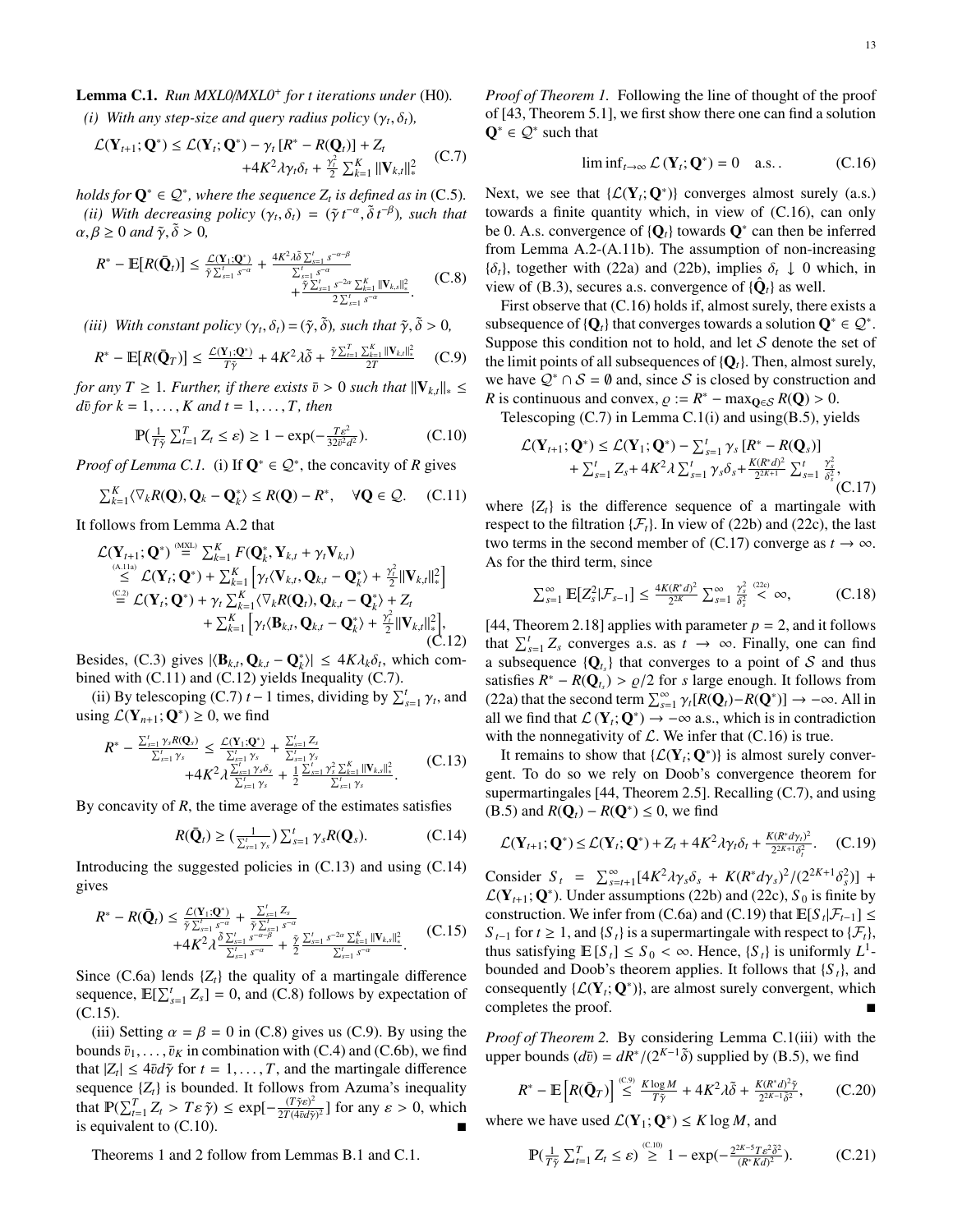The right member of [\(C.20\)](#page-12-15) is convex in  $(\tilde{\gamma}, \tilde{\delta})$  and minimized for the policy  $(\tilde{\gamma}, \tilde{\delta}) = (\gamma T^{-3/4}, \delta T^{-1/4})$ , where

$$
\gamma = \sqrt{\frac{2^K}{\lambda R^* K d}} \left(\frac{\log M}{2}\right)^{3/4}, \quad \delta = 2 \sqrt{\frac{\lambda R^* K^3 d}{2^K}} \left(\frac{\log M}{2}\right)^{1/4}.
$$
 (C.22)

We find [\(29\)](#page-6-13) by substituting  $\tilde{\gamma}$  and  $\tilde{\delta}$  in [\(C.20\)](#page-12-15) with the suggestion  $({\tilde{\gamma}}, {\tilde{\delta}}) = (\gamma T^{-3/4}, \delta T^{-1/4})$ . Then, [\(30\)](#page-6-14) follows from [\(29\)](#page-6-13) and<br>(C 21) after setting  ${\tilde{\delta}} - \delta T^{-1/4}$  in the right member of (C 21) [\(C.21\)](#page-12-16) after setting  $\tilde{\delta} = \delta T^{-1/4}$  in the right member of (C.21).<br>Claims (a) and (b) have been shown Claims [\(a\)](#page-5-6) and [\(b\)](#page-5-7) have been shown.

# <span id="page-13-0"></span>*D. Analysis of the MXL0*<sup>+</sup> *algorithm*

The  $\mathcal{O}(\delta)$  bound for the bias in [Lemma B.1](#page-11-0) still holds when the SPSAplus gradient estimator is used. The offset in [\(SPSA](#page-5-4)+) allows us, however, to derive an  $O(1/\delta)$  bound for the norm, in place of the harmful  $\mathcal{O}(1/\delta)$  bound inherent with SPSA.

<span id="page-13-1"></span>Lemma D.1. *If MXL0*<sup>+</sup> *is implemented under* [\(H0\)](#page-4-6) *and* [\(H3\)](#page-6-2)*-* [\(H4\)](#page-6-3), then  $||V_{k,t}||_*$  is uniformly bounded for  $k = 1, ..., K$ .

*In particular, if*  $(\gamma_t, \delta_t) = (\gamma t^{-\alpha}, \delta t^{-\beta})$  *with* 

<span id="page-13-3"></span>(a) 
$$
0 \le \beta \le \alpha
$$
, (b)  $dLK \gamma < 2\delta$ , (D.1)

*then there is*  $\bar{v}_{\alpha,\beta}(\gamma,\delta) < \infty$  *such that*  $\|\mathbf{V}_{k,t}\|_{*} \leq \frac{d_k}{2} \bar{v}_{\alpha,\beta}(\gamma,\delta)$  *holds* for all *t* and for  $k-1$  *K* and when  $\beta - 0$ *for all t and for k* = 1, ..., *K and, when*  $\beta$  = 0*,* 

<span id="page-13-5"></span>
$$
\bar{v}_{\alpha,0}(\gamma,\delta) = \left(\frac{4\tau_a}{\sqrt{d}}\right) \left(\frac{2}{dLK} - \frac{\gamma}{\delta}\right)^{-1}.
$$
 (D.2)

*Proof of [Lemma D.1.](#page-13-1)* With the convention  $\rho_0 = R(Q_1)$ , we have, for  $k = 1, \ldots, K$ ,

$$
\|\mathbf{V}_{k,1}\|_{*} \leq \sum_{\delta_1}^{\text{(SPSA+)}d_k} |R(\hat{\mathbf{Q}}_1) - R(\mathbf{Q}_1)| \|\mathbf{Z}_{k,1}\|_{*}
$$
\n
$$
\leq \frac{d_k L}{2\delta_1} \|\hat{\mathbf{Q}}_1 - \mathbf{Q}_1\| \leq d_k L K \sqrt{d},
$$
\n(D.3)

and it follows from [\(A.2\)](#page-10-11) that  $\|\mathbf{V}_1\|_* \le dLK \sqrt{d}$ . For  $t \ge 2$ ,

$$
\begin{split}\n\|\mathbf{V}_{k,t}\|_{*} &\overset{\text{(SPSA+)}}{\leq} \frac{d_{k}}{\delta_{1}} |R(\hat{\mathbf{Q}}_{t}) - R(\hat{\mathbf{Q}}_{t-1})| \|\mathbf{Z}_{k,t}\|_{*} \\
&\leq \frac{d_{k}}{2\delta_{t}} [R(\hat{\mathbf{Q}}_{t}) - R(\mathbf{Q}_{t})| + |R(\mathbf{Q}_{t}) - R(\mathbf{Q}_{t-1})| \\
&\quad + |R(\hat{\mathbf{Q}}_{t-1}) - R(\mathbf{Q}_{t-1})|] \\
&\overset{\text{(12)}}{\leq} \frac{d_{k}}{2\delta_{t}} [L||\hat{\mathbf{Q}}_{t} - \mathbf{Q}_{t}|| + L||\mathbf{Q}_{t} - \mathbf{Q}_{t-1}|| \\
&\quad + L||\hat{\mathbf{Q}}_{t-1} - \mathbf{Q}_{t-1}||] \\
&\overset{\text{(B.3)}}{\leq} \frac{d_{k}L}{2\delta_{t}} [2K\sqrt{d}(\delta_{t} + \delta_{t-1}) + \sum_{k=1}^{K} ||\mathbf{Q}_{k,t} - \mathbf{Q}_{k,t-1}||] \\
&\leq \frac{d_{k}L}{2\delta_{t}} [2K\sqrt{d}(\delta_{t} + \delta_{t-1}) + K\gamma_{t} ||\mathbf{V}_{t-1}||_{*}],\n\end{split} \tag{D.4}
$$

so that  $||\mathbf{V}_t||_* \leq \frac{dL}{2\delta} [2K]$  $2\delta_t$  LA  $\mathbf{V}_t \mathbf{I} \mathbf{I}^* = 2\delta_t$  LA  $\mathbf{V}_t \mathbf{U}_t \mathbf{U}_t - \mathbf{U}_t \mathbf{I} \mathbf{I} \mathbf{I} \mathbf{I}$ <br>
convention  $\delta_0 = 0$ , we find, by induction on *t*, √  $d(\delta_t + \delta_{t-1}) + K\gamma_t \|\mathbf{V}_{t-1}\|_*$ . With the

<span id="page-13-2"></span>
$$
\|\mathbf{V}_{k,t}\|_{*} \leq LKd_{k}\sqrt{d} \sum_{s=1}^{t} \left(\frac{dLK}{2}\right)^{t-s} \prod_{u=s+1}^{t} \frac{\gamma_{u-1}}{\delta_{u}}(1+\frac{\delta_{s-1}}{\delta_{s}}). \quad (D.5)
$$

Condition [\(H4\)](#page-6-3) tells us that  $\delta_{t-1}/\delta_t$  is uniformly bounded by<br>inite constant, say  $c \leq \infty$ , while (H3) rewrites as a finite constant, say,  $c < \infty$ , while [\(H3\)](#page-6-2) rewrites as

$$
q := \frac{dLK}{2} \left( \sup_{t \ge 2} \frac{\gamma_{t-1}}{\delta_t} \right) < 1. \tag{D.6}
$$

Using  $\frac{\gamma_{t-1}}{\delta_t}$  $\leq \frac{2q}{dLK}$  and  $\frac{\delta_{t-1}}{\delta_t} \leq c$  in [\(D.5\)](#page-13-2), we find, for  $t \geq 2$ ,

$$
\frac{\|V_{k,l}\|_{*}}{LKd_k\sqrt{d}} \le \sum_{s=1}^{t} q^{t-s} \left(1+c\right) = (1+c) \frac{1-q^t}{1-q} \le \frac{1+c}{1-q}.\tag{D.7}
$$

Under the policies  $\gamma_t = \gamma t^{-\alpha}$  and  $\delta_t = \delta t^{-\beta}$ , [\(D.5\)](#page-13-2) becomes

$$
\|\mathbf{V}_{k,t}\|_{*} \leq \tau_{\alpha} d_{k} L K \sqrt{d} \sum_{s=1}^{t} \left(\frac{\gamma d L K}{2\delta}\right)^{t-s} \left(\frac{t}{s}\right)^{\beta} \left[\frac{(t-1)!}{(s-1)!}\right]^{\beta-\alpha}, \quad (D.8)
$$

where  $\tau_{\alpha} = 1 + 2^{\alpha}$ . Under Condition [\(D.1a](#page-13-3)) the last factor is no<br>larger than 1 and we obtain the uniform bound with larger than 1, and we obtain the uniform bound with

<span id="page-13-4"></span>
$$
\bar{v}_{\alpha,\beta}(\gamma,\delta) = 2L(1+2^{\alpha})K\sqrt{d} \sum_{s=1}^{\infty} \left[\frac{\gamma dL}{2\delta}\right]^{t-s} \left(\frac{t}{s}\right)^{\beta},\tag{D.9}
$$

which is finite on condition that [\(D.1b](#page-13-3)) holds. For  $\beta = 0$ , [\(D.9\)](#page-13-4) reduces to a geometric series and [\(D.2\)](#page-13-5) follows directly.

We are now able to show [Theorem 3](#page-6-5) and [Theorem 4.](#page-6-10) Again, the Lyapunov function [\(C.1\)](#page-11-20) and [Lemma C.1](#page-11-12) are used.

*Proof of [Theorem 3.](#page-6-5)* Proceed as in the proof of [Theorem 1,](#page-5-1) now with assumptions [\(H1a](#page-5-8)), [\(H1b](#page-5-8)) and [\(H2\)](#page-6-4) in place of [\(22a](#page-4-8)), [\(22b](#page-4-8)), [\(22c](#page-4-8)). Because the conditions of [Lemma D.1](#page-13-1) are met, there exists  $\bar{v} < \infty$  such that  $||\mathbf{V}_{k,t}||_* < \bar{v}$  for all *k*, so that [\(C.17\)](#page-12-13) and [\(C.19\)](#page-12-14) respectively become, for some  $\mathbf{Q}^* \in \mathcal{Q}^*$ ,

$$
\mathcal{L}(\mathbf{Y}_{t+1};\mathbf{Q}^*) \leq \mathcal{L}(\mathbf{Y}_1;\mathbf{Q}^*) - \sum_{s=1}^t \gamma_s [R^* - R(\mathbf{Q}_s)] + \sum_{s=1}^t Z_s + 4K^2 \lambda \sum_{s=1}^t \gamma_s \delta_s + \frac{K\bar{v}^2}{2} \sum_{s=1}^t \gamma_s^2,
$$
 (D.10)

with  $\sum_{s=1}^{\infty} \mathbb{E}\left[Z_s^2 | \mathcal{F}_{s-1}\right] \leq (4K\bar{v})^2 \sum_{s=1}^{\infty} \gamma$  $\frac{2}{s} < \infty$ , and

$$
\mathcal{L}(\mathbf{Y}_{t+1};\mathbf{Q}^*) \le \mathcal{L}(\mathbf{Y}_t;\mathbf{Q}^*) + Z_t + 4K^2 \lambda \gamma_t \delta_t + \frac{K\bar{v}^2}{2} \gamma_t^2. \quad (D.11)
$$

Thus,  $S_t = \mathcal{L}(\mathbf{Y}_{t+1}; \mathbf{Q}^*) + \sum_{s=t+1}^{\infty} [4K^2 \lambda \gamma_s \delta_s + K \bar{v}^2]$ <br>defines the supermartingale with respect to  $\{F_s\}$ γ  $\frac{2}{s}$ /2] now defines the supermartingale with respect to  $\{\mathcal{F}_t\}.$ 

*Proof of [Theorem 4.](#page-6-10)* [\(1\)](#page-6-15) By combining the uniform bound in [Lemma D.1](#page-13-1) with [\(C.8\)](#page-12-7) in [Lemma C.1](#page-11-12)[\(ii\)](#page-12-4) and using  $\mathcal{L}(\mathbf{Y}_1; \mathbf{Q}^*) \leq$ *K* log *M*, we find, for the policy  $(\gamma_t, \delta_t) = (\tilde{\gamma} t^{-\alpha}, \tilde{\delta} t^{-\beta}),$ 

$$
R^* - \mathbb{E}[R(\bar{\mathbf{Q}}_t)] \le \frac{K \log M}{\gamma \sum_{s=1}^t s^{-\alpha}} + 4K^2 \lambda \delta \frac{\sum_{s=1}^t s^{-\alpha-\beta}}{\sum_{s=1}^t s^{-\alpha}} \n+ \frac{K d^2 [\bar{v}_{\alpha\beta}(\gamma,\delta)]^2 \gamma}{8} \frac{\sum_{s=1}^t s^{-2\alpha}}{\sum_{s=1}^t s^{-\alpha}}, \quad (D.12)
$$

where  $\bar{v}_{\alpha,\beta}(\gamma,\delta)$  is given by [\(D.9\)](#page-13-4). The above upper bound is minimized for  $\alpha = \beta = 1/2$ , in which case we find [\(28\)](#page-6-16).

nimized for  $\alpha = \beta = 1/2$ , in which case we find (28).<br>[\(2\)](#page-6-17) Using [Lemma C.1\(](#page-11-12)[iii\)](#page-12-9) under  $(\tilde{\gamma}, \tilde{\delta}) = (\gamma / \sqrt{T}, \delta / \sqrt{T})$  and<br>th the bounds  $\bar{\eta} = \frac{1}{2} \bar{\eta}_{0.0} (\tilde{\gamma}, \tilde{\delta})$ , given by Lemma D.1, vields with the bounds  $\bar{v} = \frac{1}{2} \bar{v}_{0,0}(\tilde{\gamma}, \tilde{\delta})$ , given by [Lemma D.1,](#page-13-1) yields

<span id="page-13-6"></span>
$$
R^* - \mathbb{E}[R(\bar{\mathbf{Q}}_T)] \stackrel{\text{(C.9)}}{\leq} \frac{K \log M}{\gamma \sqrt{T}} + \frac{4K^2 \lambda \delta}{\sqrt{T}} + \frac{K d^2 [\bar{v}_{0,0}(\frac{\gamma}{\sqrt{T}}, \frac{\delta}{\sqrt{T}})]^2 \gamma}{8\sqrt{T}} \quad (D.13)
$$

where  $\bar{v}_{0,0}(\tilde{\gamma}, \tilde{\delta}) = \left(\frac{8}{\sqrt{d}}\right) \left(\frac{2}{dLK} - \frac{\gamma}{\delta}\right)^{-1}$ , and

<span id="page-13-7"></span>
$$
\mathbb{P}\left(\frac{\sum_{t=1}^{T} Z_t}{\sqrt{T} \gamma} \leq \varepsilon\right) \stackrel{\text{(C.10)}}{\geq} 1 - \exp\left(-\frac{T\varepsilon^2}{8K^2 d^2 [\bar{v}_{0,0}(\frac{\gamma}{\sqrt{T}}, \frac{\delta}{\sqrt{T}})]^2}\right). \tag{D.14}
$$

We find [\(23\)](#page-5-9) after substituting  $\bar{v}_{0,0}(\tilde{\gamma}, \tilde{\delta})$  with its actual value in [\(D.13\)](#page-13-6). Then, [\(24\)](#page-5-10) follows from [\(23\)](#page-5-9) and [\(D.14\)](#page-13-7).

The proof of Corollary [1](#page-6-7) relies on the following lemma.

<span id="page-13-9"></span>**Lemma D.2.** *Let*  $\Gamma = \{(\gamma, \delta) \in \mathbb{R}_{>0} \times \mathbb{R}_{>0} : \gamma < h\delta\}$  *and consider the function*  $f : \Gamma \mapsto \mathbb{R}$  *defined by* 

<span id="page-13-11"></span>
$$
f(\gamma,\delta) = \frac{a}{\gamma} + 2b\delta + c\gamma \left(h - \frac{\gamma}{\delta}\right)^{-2} + d\left(h - \frac{\gamma}{\delta}\right)^{-1}, \quad (D.15)
$$

*where*  $a, b, c, h > 0$  *and*  $d \ge 0$  *are given parameters.* 

<span id="page-13-10"></span>*(i) At the point*  $(\gamma^*, \delta^*) \in \Gamma$ *, where* 

$$
\gamma^* = h \left[ \sqrt{\frac{c}{a}} + \sqrt{\sqrt{\frac{c}{a}} \left( \frac{2bh}{2\sqrt{ac} + d} \right)} \right]^{-1}, \quad \delta^* = \sqrt{\sqrt{\frac{a}{c}} \left( \frac{2\sqrt{ac} + d}{2bh} \right)}, \quad (D.16)
$$

*the value of f is given by*

<span id="page-13-8"></span>
$$
f(\gamma^*, \delta^*) = \frac{2\sqrt{ac} + d}{h} + 2\sqrt{2b\sqrt{\frac{a}{c}}\left(\frac{2\sqrt{ac} + d}{h}\right)}.
$$
 (D.17)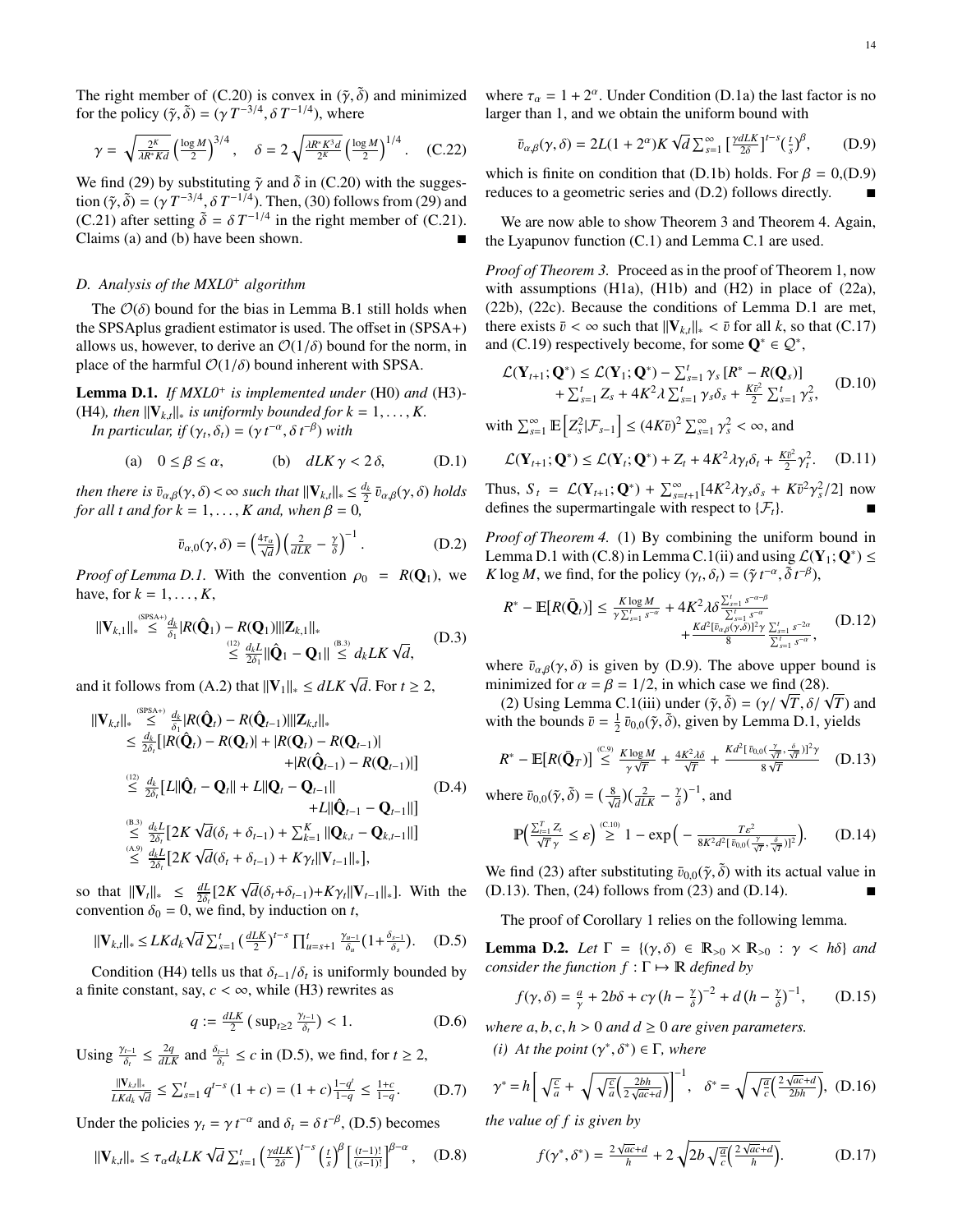*Under the constraint*  $\delta/\sqrt{t} < r$ , where  $r > 0$ , [\(D.17\)](#page-13-8) *holds for* 

<span id="page-14-17"></span>
$$
t > \sqrt{\frac{a}{c}} \left( \frac{2\sqrt{ac} + d}{2bh} \right) r^{-2}.
$$
 (D.18)

<span id="page-14-18"></span>(*ii*) *For any*  $\varepsilon > 0$ ,  $f(\gamma^*, \delta^*)/$ <br>  $f(-\frac{f(\gamma^*, \delta^*)}{\delta})^2$  *The constrain*  $\sqrt{t} \leq \varepsilon$  *holds for*  $t \geq T$  *if*<br>*t*  $\delta^* / \sqrt{T}$  < *t* then rewrites as  $T = [f(\gamma^*, \delta^*)/\varepsilon]^2$ . The constraint  $\delta^*$  $\frac{1}{\sqrt{T}}$  < *r* then rewrites as

<span id="page-14-19"></span>
$$
\varepsilon < \left(4b + \sqrt{2(b/h)\sqrt{c/a}\left(2\sqrt{ac} + d\right)}\right)r.\tag{D.19}
$$

*Proof.* Verification of all the claims is straightforward.

*Proof of Corollary [1.](#page-6-7)* [\(a\)](#page-6-8) To derive  $\gamma$  and  $\delta$  in (a) it suffices to apply [Lemma D.2\(](#page-13-9)[i\)](#page-13-10) to the expression for  $B(\gamma, \delta)$  given in [Theo](#page-6-10)[rem 4\(](#page-6-10)[2a\)](#page-6-18). The convergence rate of  $\mathbb{E}[R(\bar{\mathbf{Q}}_T)]$  follows from [\(29\)](#page-6-13) and  $(D.17)$ , while the condition on *T* is a translation of  $(D.18)$ into the present setting, where the restriction  $\delta/\sqrt{s} < r_k$  for all *k* annies with *r<sub>i</sub>* given by (21) *k* applies, with  $r_k$  given by [\(21\)](#page-4-9).

[\(b\)](#page-6-9) Recall [Theorem 4\(](#page-6-10)[2b\)](#page-6-19). The second part of [\(30\)](#page-6-14) rewrites as  $1 - \alpha$  for  $\varepsilon = 16 \left[ \frac{2}{LK(M^2-1)} - \frac{\gamma}{\delta} \right]$ δ  $\left[\frac{2}{(M^2-1)}-\frac{\gamma}{\delta}\right]^{-1}\sqrt{2\log(\frac{1}{\alpha})K^2(M^2-1)/T}.$ Observe that  $B(\gamma, \delta) + \varepsilon \sqrt{T}$  is an instance of the function  $f(\gamma, \delta)$ <br>defined in (D.15). Lemma D.2(ii) gives us a condition on T. for defined in [\(D.15\)](#page-13-11). [Lemma D.2](#page-13-9)[\(ii\)](#page-14-18) gives us a condition on *T* for  $B(\gamma, \delta) / \sqrt{|T|} + \varepsilon \leq \varepsilon$  to be true which, in view of [\(30\)](#page-6-14), is also sufficient for (32) to hold. After computations we find the value sufficient for [\(32\)](#page-6-12) to hold. After computations we find the value of  $T$  in Table [II](#page-6-11)[b](#page-6-9) with the restriction on  $\varepsilon$ :

$$
\varepsilon^{(0.19)} \varepsilon^{2/3} \lambda \left[ \phi(\alpha) \sqrt{L/\lambda} + \frac{2^{\frac{3}{4}}}{\sqrt[4]{\log(1/\alpha)} [M^{2}-1]} \right] \times \sqrt{\frac{\sqrt{\log(1/\alpha)} K^{4} [M+1][M^{2}-1]}{M}}.
$$

# <span id="page-14-16"></span>*E. Analysis of the AMXL0*<sup>+</sup> *algorithm*

Lemmas [B.1](#page-11-0) and [D.1](#page-13-1) still apply in the asynchronous setting. Instead of [\(C.1\)](#page-11-20) we use the Lyapunov function

$$
\mathcal{L}_{\pi}(\mathbf{Y};\mathbf{Q}^*) = \sum_{k=1}^K \frac{1}{\pi_k} F(\mathbf{Q}_k^*, \mathbf{Y}_k),
$$
 (E.1)

where  $\mathbf{Q}^* \in \mathcal{Q}^*$  is a solution. Proceeding as for the derivation of  $(C.12)$  in [Lemma C.1,](#page-11-12) we find, for the algorithm  $(AMXL0<sup>+</sup>)$  $(AMXL0<sup>+</sup>)$ ,

<span id="page-14-20"></span>
$$
\mathcal{L}_{\pi}(\mathbf{Y}_{t+1};\mathbf{Q}^*) \leq \mathcal{L}_{\pi}(\mathbf{Y}_t;\mathbf{Q}^*) - \gamma_t [R^* - R(\mathbf{Q}_t)] \n+4K^2 \lambda \gamma_t \delta_t + X_t + \sum_{k=1}^K \frac{\gamma_t^2}{2} ||\mathbf{V}_{k,t}||_*^2, \quad (E.2)
$$

with the random sequence  $\{X_t\}$  now given by

$$
X_t = \gamma_t \sum_{k \in U_t} \langle \mathbf{U}_{k,t}, \mathbf{Q}_{k,t} - \mathbf{Q}_k^* \rangle + \sum_{k=1}^K \frac{\mathbf{1}_{U_t(k) - \pi_k}}{\pi_k} \left[ \gamma_t \langle \mathbf{V}_{k,t}, \mathbf{Q}_{k,t} - \mathbf{Q}_k^* \rangle + \frac{\gamma_t^2}{2} ||\mathbf{V}_{k,t}||_*^2 \right].
$$
 (E.3)

It is easily seen that  $\mathbb{E}[X_t | \mathcal{F}_{n-1}] = 0$ , and

<span id="page-14-21"></span>
$$
\begin{aligned} |X_t| &\le 2\gamma_t \sum_{k=1}^K ||\mathbf{U}_{k,t}||_* \\ &+ \sum_{k=1}^K \max\left(1, \frac{1}{\pi_k} - 1\right) \left[2\gamma_t ||\mathbf{V}_{k,t}||_* + \frac{\gamma_t^2}{2} ||\mathbf{V}_{k,t}||_*^2\right]. \end{aligned} \tag{E.4}
$$

Compare  $(E.2)$ , $(E.4)$  with  $(C.7)$ , $(C.6b)$  $(C.6b)$ . By reproducing the rationale behind the proof of [Lemma C.1,](#page-11-12) we obtain an asynchronous counterpart to [Lemma C.1,](#page-11-12) where [\(C.8\)](#page-12-7) and [\(C.9\)](#page-12-10) now hold with  $\mathcal{L}_{\pi}$  in place of  $\mathcal{L}$ , and [\(C.10\)](#page-12-11) becomes

$$
\mathbb{P}\left(\frac{\sum_{i=1}^{T} X_i}{T\tilde{\gamma}} \geq \zeta\right) \leq \exp\left(-\frac{T\zeta^2}{8K^2d^2[(1+\frac{\nu_{\pi}}{2})\bar{v}_{0,0}(\tilde{\gamma},\tilde{\delta})+\frac{\nu_{\pi}}{8}\tilde{\gamma}d\left[\bar{v}_{0,0}(\tilde{\gamma},\tilde{\delta})\right]^2\right]},
$$
(E.5)

where  $v_{\pi}$  is defined as in [Theorem 5.](#page-7-7)

*Proof of [Theorem 5.](#page-7-7)* Proceed as in the proof of [Theorem 4.](#page-6-10) ■

*Proof of Corollary* [2.](#page-7-2) First observe that we have  $v_\pi = K - 1$ if  $K \geq 2$ . The rest of the proof bases on the conclusions of [Theorem 5](#page-7-7) and follows the exact lines of the proof of Corollary [1,](#page-6-7) now using  $B_\pi(\gamma, \delta)$  and  $C_\pi(\gamma, \delta)$ . Note that Corollary [2](#page-7-2)[b](#page-7-4) holds with the following restriction on  $\varepsilon$ :

$$
\varepsilon^{(0.19)} \times 2^3 \lambda \left[ \hat{\phi}_{\pi}(\alpha) \sqrt{\hat{\chi}(\alpha) L/\lambda} + \left[ \log^{\frac{3}{8}} (1/\alpha) K^{\frac{3}{4}} d \right]^{-1} \right] \times \sqrt{\frac{\log^{\frac{3}{4}} (1/\alpha) K^{\frac{11}{4}} [M+1][M^2-1]}{M}}.
$$

#### **REFERENCES**

- <span id="page-14-0"></span>[1] E. G. Larsson, O. Edfors, F. Tufvesson, and T. L. Marzetta, "Massive MIMO for next generation wireless systems," *IEEE Commun. Mag.*, vol. 52, no. 2, pp. 186–195, February 2014.
- <span id="page-14-1"></span>[2] J. G. Andrews, S. Buzzi, W. Choi, S. Hanly, A. Lozano, A. C. K. Soong, and J. C. Zhang, "What will 5G be?" *IEEE J. Sel. Areas Commun.*, vol. 32, no. 6, pp. 1065–1082, June 2014.
- <span id="page-14-2"></span>[3] J. S.-B. Orange, A. G. Armada, B. Evans, A. Galis, and H. Karl, "White paper for research beyond 5G," *Accessed*, vol. 23, 2015.
- <span id="page-14-3"></span>[4] E. C. Strinati, S. Barbarossa, J. L. Gonzalez-Jimenez, D. Kténas, N. Cassiau, and C. Dehos, "6G: The next frontier," *arXiv preprint arXiv:1901.03239*, 2019.
- <span id="page-14-4"></span>[5] J. Hoydis, S. ten Brink, and M. Debbah, "Massive MIMO in the UL/DL of cellular networks: How many antennas do we need?" *IEEE Trans. Wireless Commun.*, vol. 31, no. 2, pp. 160–171, February 2013.
- <span id="page-14-5"></span>[6] F. Rusek, D. Persson, B. K. Lau, E. G. Larsson, T. L. Marzetta, O. Edfors, and F. Tufvesson, "Scaling up MIMO: Opportunities and challenges with very large arrays," *IEEE Signal Process. Mag.*, vol. 30, pp. 40–60, January 2013.
- <span id="page-14-6"></span>[7] R. S. Cheng and S. Verdú, "Gaussian multiaccess channels with ISI: capacity region and multiuser water-filling," *IEEE Trans. Inf. Theory*, vol. 39, no. 3, pp. 773–785, May 1993.
- <span id="page-14-8"></span>[8] W. Yu, W. Rhee, S. Boyd, and J. M. Cioffi, "Iterative water-filling for Gaussian vector multiple-access channels," *IEEE Trans. Inf. Theory*, vol. 50, no. 1, pp. 145–152, 2004.
- [9] G. Scutari, D. P. Palomar, and S. Barbarossa, "Optimal linear precoding strategies for wideband non-cooperative systems based on game theory – part I: Nash equilibria," *IEEE Trans. Signal Process.*, vol. 56, no. 3, pp. 1230–1249, March 2008.
- [10] ——, "Optimal linear precoding strategies for wideband non-cooperative systems based on game theory – part II: algorithms," *IEEE Trans. Signal Process.*, vol. 56, no. 3, pp. 1250–1267, March 2008.
- <span id="page-14-7"></span>[11] E. V. Belmega, S. Lasaulce, M. Debbah, M. Jungers, and J. Dumont, "Power allocation games in wireless networks of multi-antenna terminals," *Telecommunication Systems*, vol. 47, no. 1-2, pp. 109–122, 2011.
- <span id="page-14-9"></span>[12] G. Scutari, D. P. Palomar, and S. Barbarossa, "Asynchronous iterative waterfilling for Gaussian frequency-selective interference channels," *IEEE Trans. Inf. Theory*, vol. 54, no. 7, pp. 2868–2878, July 2008.
- <span id="page-14-10"></span>[13] ——, "Simultaneous iterative water-filling for Gaussian frequencyselective interference channels," in *ISIT '06: Proceedings of the 2006 International Symposium on Information Theory*, 2006.
- <span id="page-14-13"></span>[14] E. Hosseini and A. Falahati, "Improving water-filling algorithm to power control cognitive radio system based upon traffic parameters and QoS," *Wireless Personal Communications*, vol. 70, no. 1747-1759, 2013.
- <span id="page-14-11"></span>[15] S. S. Christensen, R. Agarwal, E. De Carvalho, and J. M. Cioffi, "Weighted sum-rate maximization using weighted MMSE for MIMO-BC beamforming design," *IEEE Trans. Wireless Commun.*, vol. 7, no. 12, pp. 4792–4799, 2008.
- <span id="page-14-12"></span>[16] Q. Shi, M. Razaviyayn, Z.-Q. Luo, and C. He, "An iteratively weighted MMSE approach to distributed sum-utility maximization for a MIMO interfering broadcast channel," *IEEE Trans. Signal Process.*, vol. 59, no. 9, pp. 4331–4340, 2011.
- <span id="page-14-14"></span>[17] P. Mertikopoulos and A. L. Moustakas, "Learning in an uncertain world: MIMO covariance matrix optimization with imperfect feedback," *IEEE Trans. Signal Process.*, vol. 64, no. 1, pp. 5–18, January 2016.
- <span id="page-14-15"></span>[18] G. Scutari, D. P. Palomar, and S. Barbarossa, "The MIMO iterative waterfilling algorithm," *IEEE Trans. Signal Process.*, vol. 57, no. 5, pp. 1917–1935, May 2009.